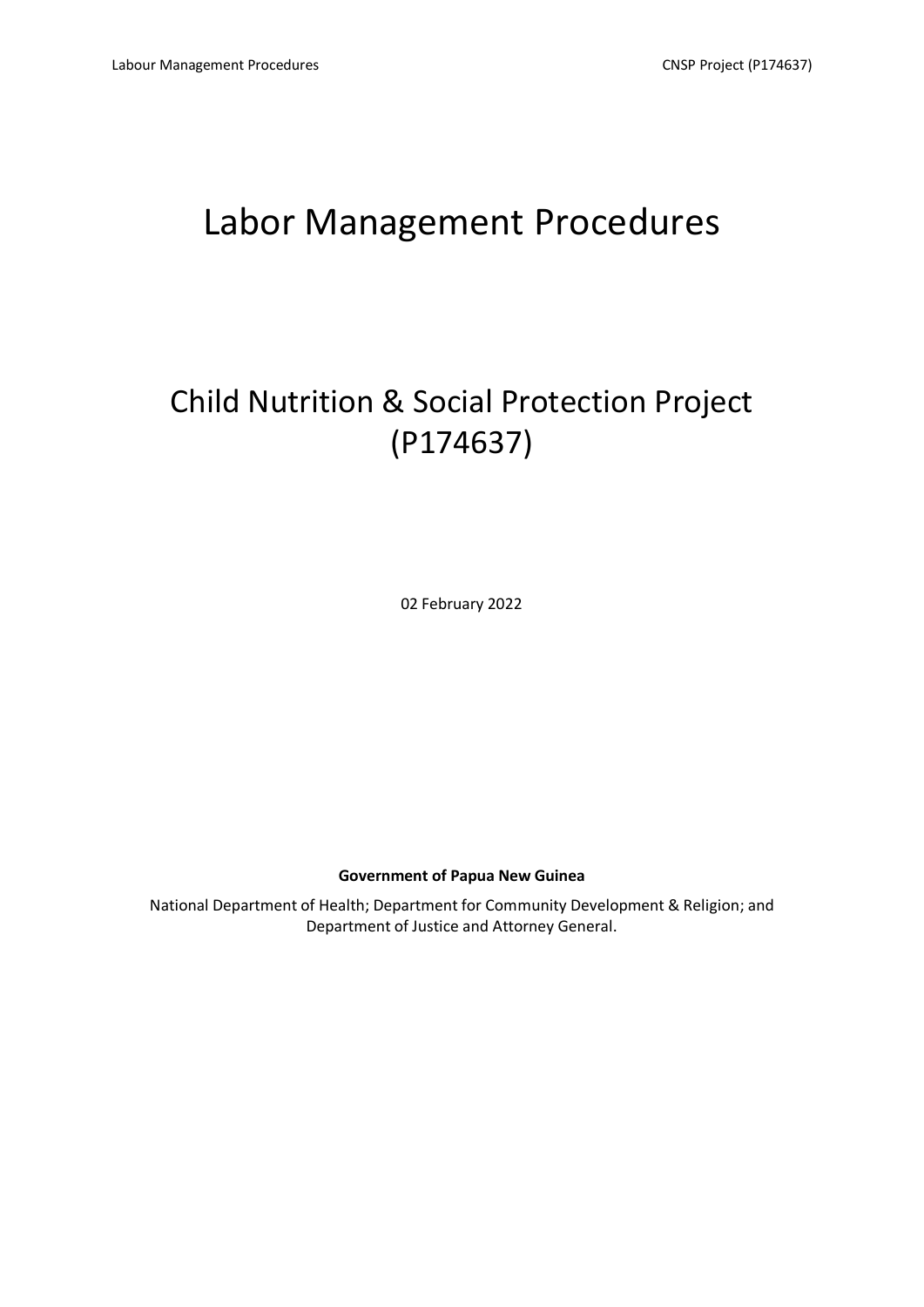#### **Document Control**

| <b>Version</b> | Date        | <b>Description</b>                 |
|----------------|-------------|------------------------------------|
| Rev 0          | 21 Sep 2021 | <b>Working Draft</b>               |
| Rev 1          | 8 Oct 2021  | Revised Draft - WB Comments        |
| Rev 2          | 9 Nov 2021  | Revised Draft – IA and WB comments |
| Rev 3          | 02 Feb 2022 | Final Draft – Decision Meeting     |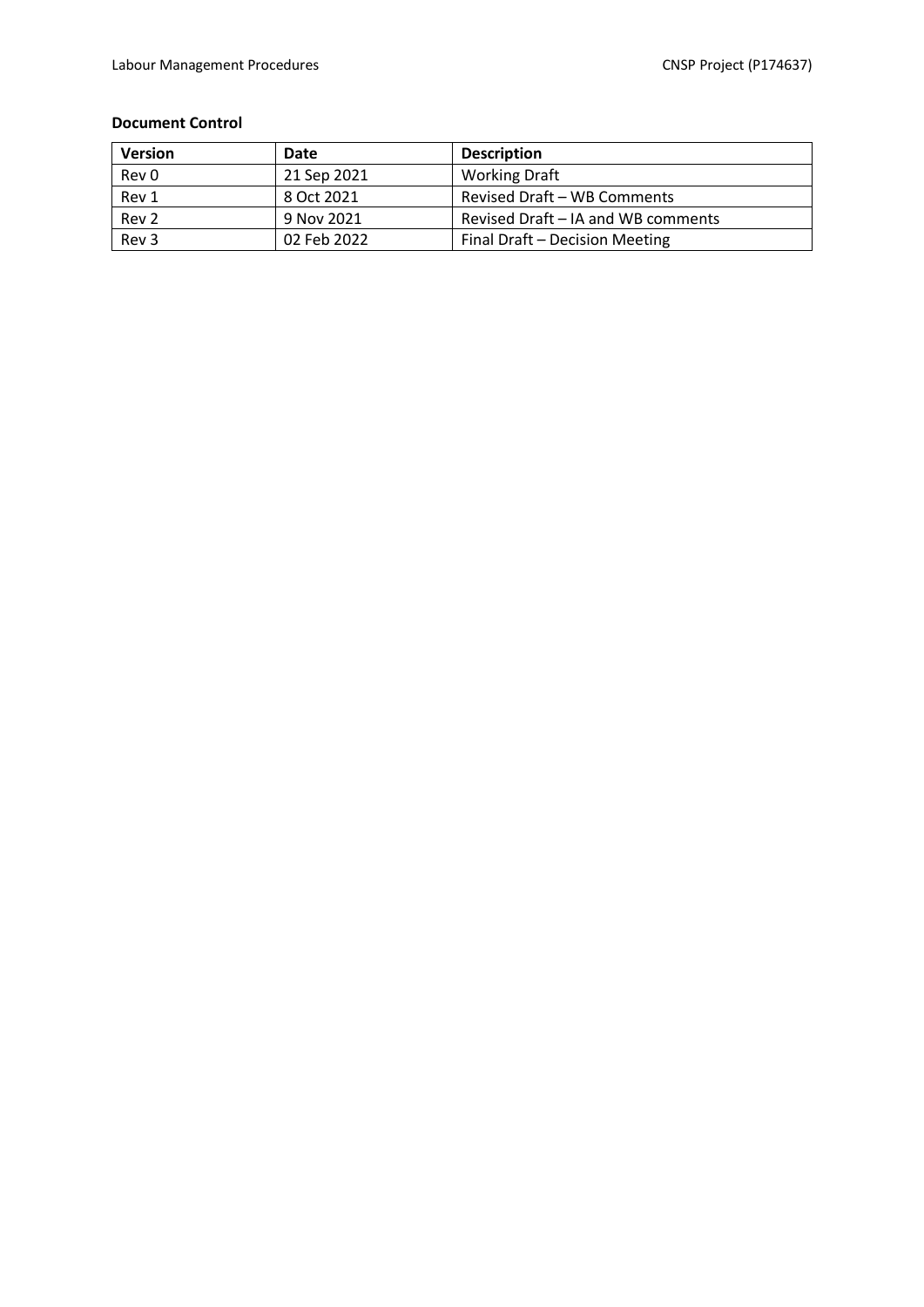٠

#### **Acronyms**

| <b>CNSP</b>  | <b>Child Nutrition and Social Protection</b>          |  |
|--------------|-------------------------------------------------------|--|
| <b>DCDC</b>  | <b>District Community Development Centre</b>          |  |
| <b>DFAT</b>  | Department of Foreign Affairs and Trade               |  |
| <b>DfCDR</b> | Department for Community Development and Religion     |  |
| <b>DJAG</b>  | Department of Justice and Attorney General            |  |
| <b>DNPM</b>  | Department of National Planning and Monitoring        |  |
| E&S          | <b>Environmental and Social</b>                       |  |
| <b>ECD</b>   | Early Child Development                               |  |
| <b>ESCP</b>  | <b>Environmental and Social Commitment Plan</b>       |  |
| <b>ESF</b>   | World Bank's Environmental and Social Framework (ESF) |  |
| <b>ESRS</b>  | <b>Environmental and Social Review Summary</b>        |  |
| <b>ESS</b>   | <b>Environmental and Social Standard</b>              |  |
| FTI          | <b>Fast Track Initiative</b>                          |  |
| <b>GoPNG</b> | Government of Papua New Guinea                        |  |
| IA           | <b>Implementing Agency</b>                            |  |
| <b>LLHA</b>  | Local Level Health Authority                          |  |
| <b>LMP</b>   | Labour Management Plan                                |  |
| M&E          | Monitoring and Evaluation                             |  |
| <b>NGO</b>   | Non Government Organisations                          |  |
| <b>NDoH</b>  | National Department of Health                         |  |
| OH&S         | Occupational Health and Safety                        |  |
| <b>PDO</b>   | Project Development Objective                         |  |
| <b>PHA</b>   | Provincial Health Authority                           |  |
| <b>PSP</b>   | <b>Payment Service Providers</b>                      |  |
| <b>PNG</b>   | Papua New Guinea                                      |  |
| SА           | Social Assessment                                     |  |
| SA/MP        | Social Assessment and Social Management Plan          |  |
| <b>SBCC</b>  | Social Behaviour Change Communication                 |  |
| <b>SEA</b>   | Sexual Exploitation and Abuse                         |  |
| <b>SEP</b>   | Stakeholder Engagement Plan                           |  |
| <b>SLOS</b>  | Social and Law & Order Sector                         |  |
| <b>SH</b>    | Sexual Harassment                                     |  |
| TA           | <b>Technical Assistance</b>                           |  |
| <b>VAW</b>   | Violence Against Women                                |  |
| <b>VHA</b>   | Village Health Assistant                              |  |
| <b>VHV</b>   | Village Health Volunteers                             |  |
| <b>WASH</b>  | Water Sanitation and Hygiene                          |  |
| <b>WB</b>    | World Bank                                            |  |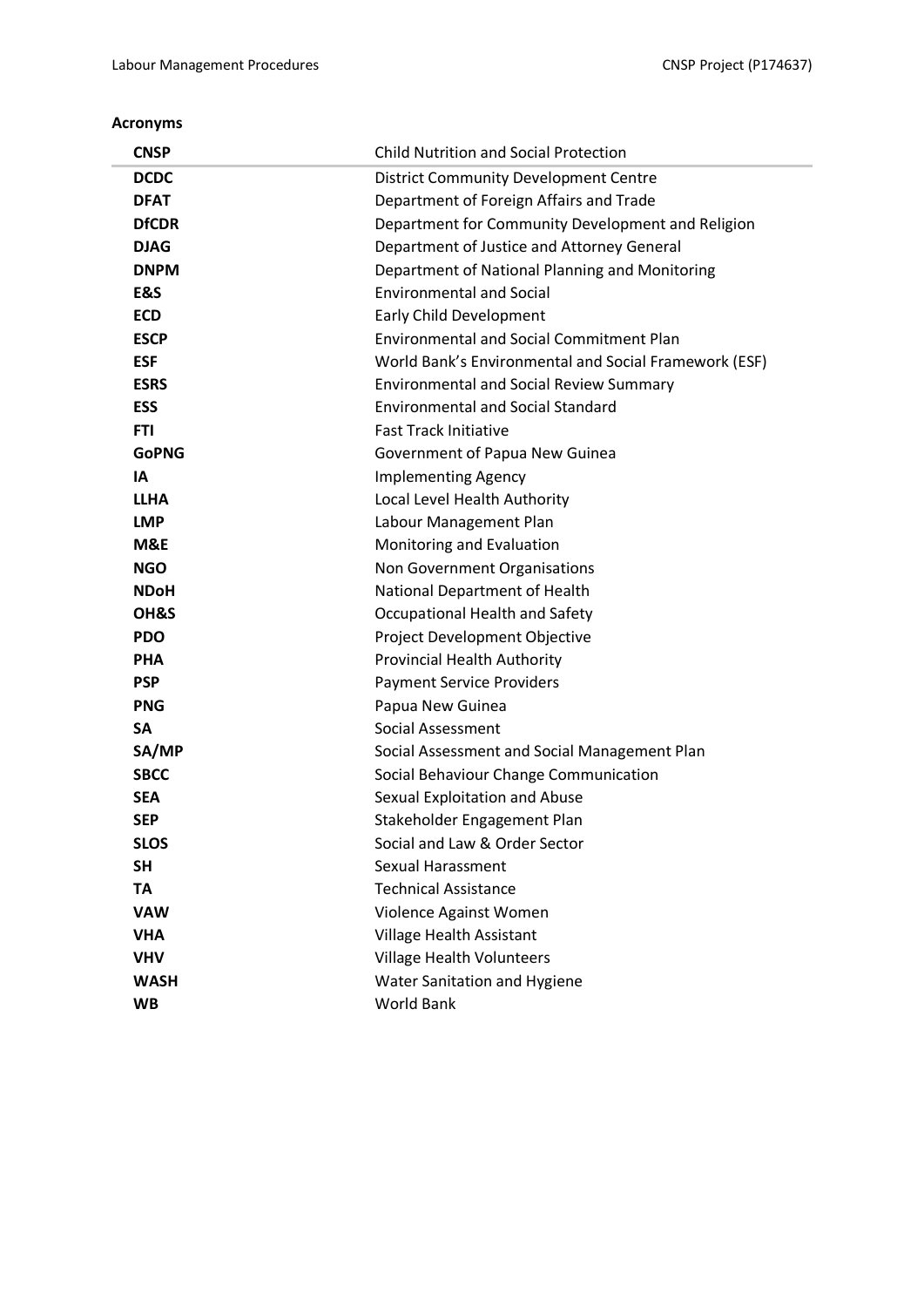# 1 Contents

| $\mathbf{1}$            |       |  |  |  |
|-------------------------|-------|--|--|--|
| 1.1                     |       |  |  |  |
| 1.2                     |       |  |  |  |
|                         | 1.3   |  |  |  |
|                         | 1.4   |  |  |  |
| $\overline{2}$          |       |  |  |  |
| 2.1                     |       |  |  |  |
|                         | 2.1.1 |  |  |  |
| 2.1.2                   |       |  |  |  |
|                         | 2.1.3 |  |  |  |
| 3                       |       |  |  |  |
|                         | 3.1   |  |  |  |
|                         | 3.2   |  |  |  |
|                         | 3.3   |  |  |  |
|                         | 3.4   |  |  |  |
| $\overline{4}$          |       |  |  |  |
|                         | 4.1   |  |  |  |
|                         | 4.2   |  |  |  |
|                         | 4.2.1 |  |  |  |
|                         | 4.2.2 |  |  |  |
|                         | 4.2.3 |  |  |  |
|                         | 4.2.4 |  |  |  |
| 4.2.5<br>4.2.6<br>4.2.7 |       |  |  |  |
|                         |       |  |  |  |
|                         |       |  |  |  |
|                         | 4.2.8 |  |  |  |
|                         | 4.3   |  |  |  |
|                         | 4.4   |  |  |  |
|                         | 4.5   |  |  |  |
| 5                       |       |  |  |  |
|                         | 5.1   |  |  |  |
|                         | 5.2   |  |  |  |
| 6                       |       |  |  |  |
|                         | 6.1   |  |  |  |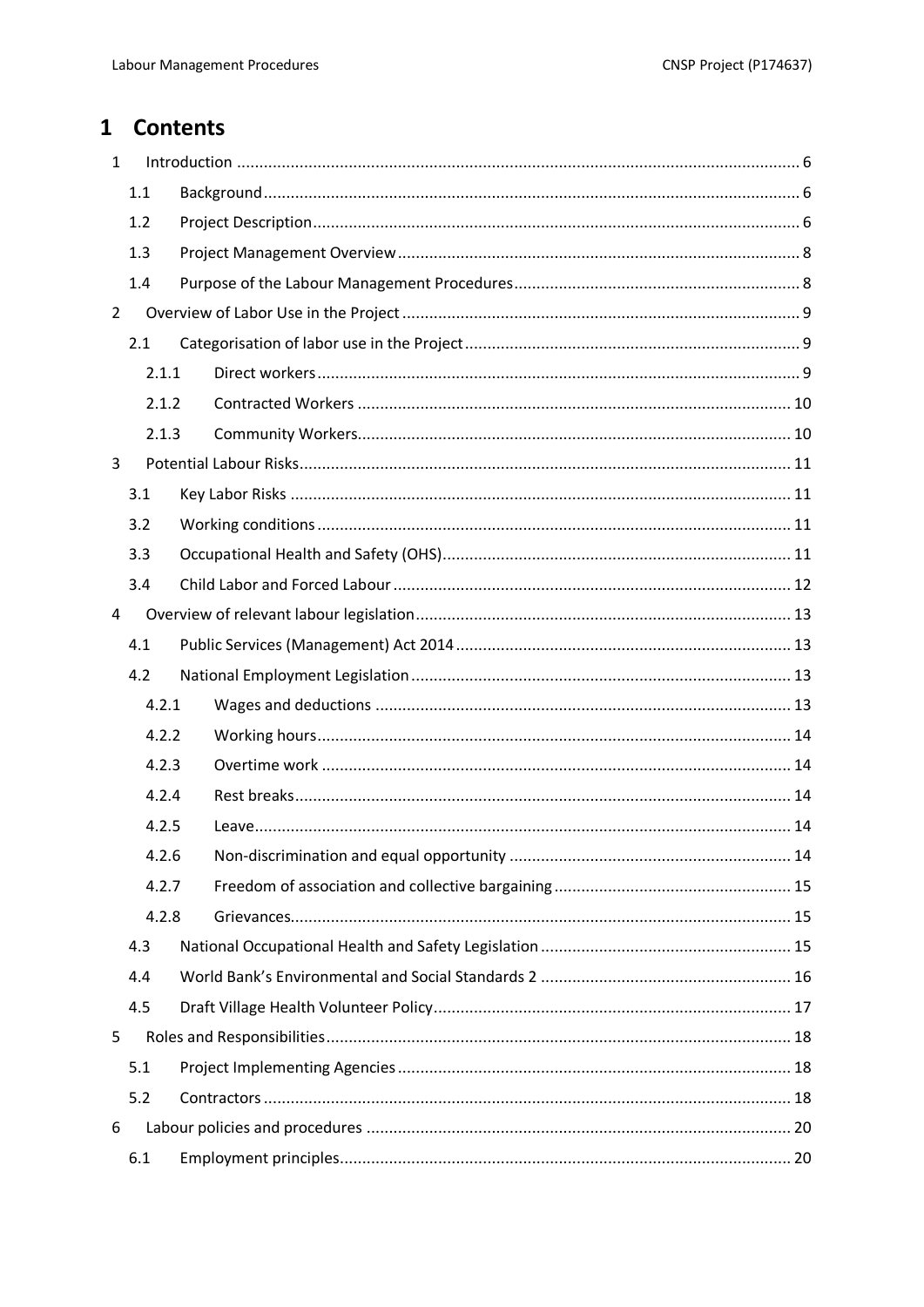|                | 6.2                                                                                              |                                                                         |  |  |  |
|----------------|--------------------------------------------------------------------------------------------------|-------------------------------------------------------------------------|--|--|--|
|                | 6.3                                                                                              |                                                                         |  |  |  |
|                | 6.4                                                                                              |                                                                         |  |  |  |
|                | 6.5                                                                                              |                                                                         |  |  |  |
|                | 6.6                                                                                              |                                                                         |  |  |  |
| 7 <sup>7</sup> |                                                                                                  |                                                                         |  |  |  |
| 8              |                                                                                                  |                                                                         |  |  |  |
| 9              |                                                                                                  |                                                                         |  |  |  |
|                | 9.1                                                                                              | Worker Grievance Redress Mechanism for direct workers (consultants)  26 |  |  |  |
|                | 9.2                                                                                              |                                                                         |  |  |  |
|                | Annex A Guidance for Codes of Conduct for Direct Workers (consultants) and Contracted Workers 28 |                                                                         |  |  |  |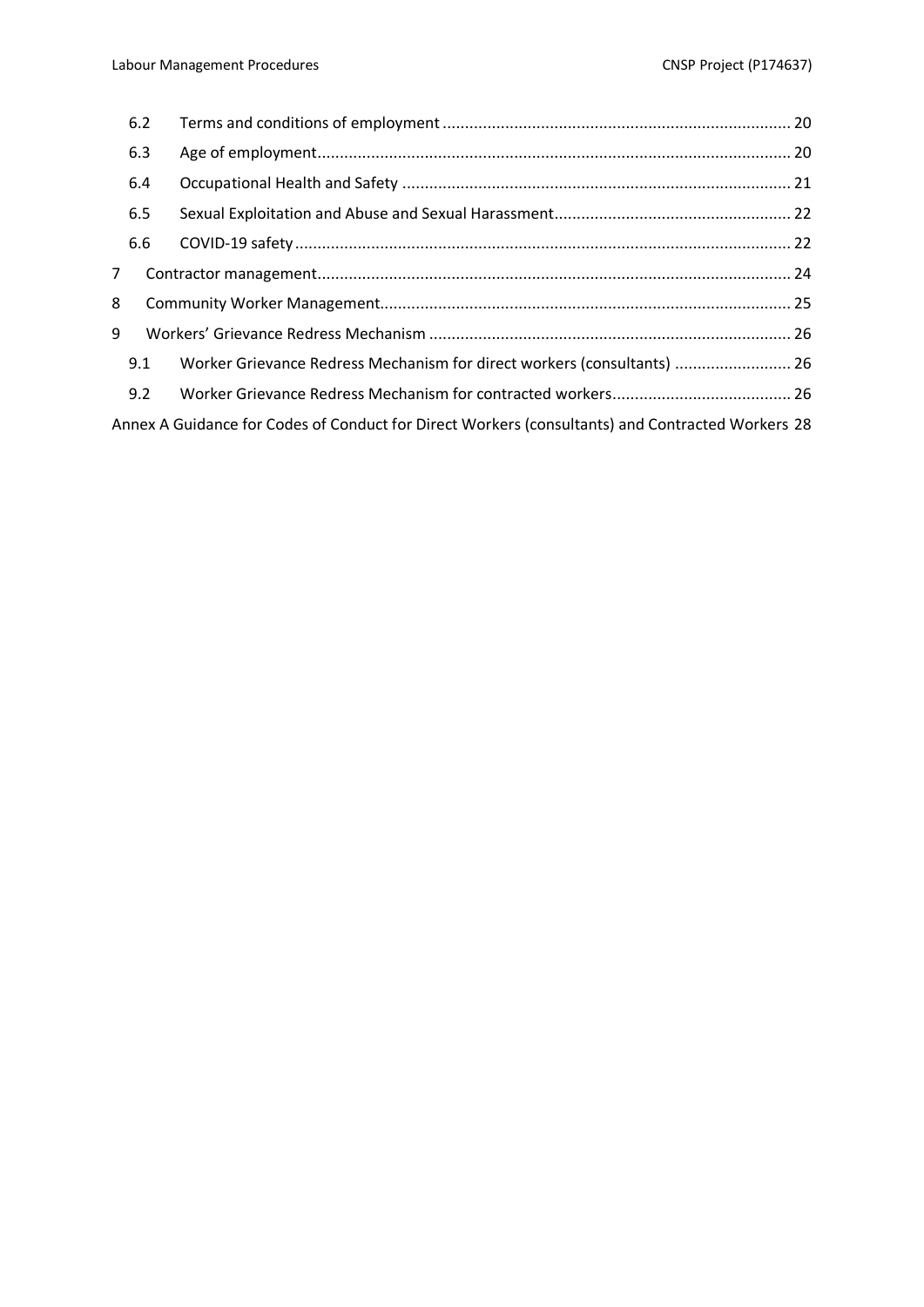# <span id="page-5-0"></span>**1 Introduction**

#### <span id="page-5-1"></span>**1.1 Background**

The Government of Papua New Guinea's (GoPNG) Fast Track Initiative (FTI) to Reduce Stunting is a unified, whole-of-government approach, led by the Social, Law and Order Sector Special Working Group on Nutrition (SLOS-SWN) to address stunting in PNG by investing in children to build PNG's human capital and drive economic growth. It seeks to catalyze district-led, multi-sectoral action to tackle stunting and undernutrition, improve policy coherence and localize the implementation of multi-sectoral evidence-based nutrition interventions.

## <span id="page-5-2"></span>**1.2 Project Description**

The design of the project is outlined in the draft PAD dated November 2021. A summary is provided below.

The Project Development Objective is to improve the utilization of **priority nutrition interventions** and **purchasing power** of first thousand-day households in selected districts.

#### **The three (3) key results indicators are:**

- a) Percentage point increase in the proportion of children at two years of age who have received two doses of Vitamin A supplement;
- b) Proportion (%) of first 1,000-day households receiving child nutrition grant; and
- c) Percentage point increase in proportion of mothers/caregivers who demonstrate adequate infant and young child feeding practices.

**The direct beneficiaries are the first 1,000 days households covered by the project.** While the pregnant women or the mothers of infants under 2 would be the recipients of the child nutrition grant, their family members would also benefit from the project in terms of more and better-quality food and exposure to SBCC. The secondary beneficiaries are health workers that would receive training for delivering essential health and nutrition services. The national and sub-national government officials that are involved in the FTI planning and implementation would also benefit from capacity building activities and coordination mechanism established by the project.

The project will be implemented through three components:

- **Component 1: Implementing Community-based Approaches to Reduce and End Stunting (PNG CARES)** - This component seeks to promote critical nutrition behaviors including use of health services, early stimulation and positive parenting behaviors among first 1,000-day households and to support the convergence of multi-sectoral nutrition-relevant services. Since health systems capacity to deliver nutrition-specific health services at health facilities and through outreach is a critical bottleneck to the use of these services, this component also seeks to strengthen capacity to deliver these services and integrate them into routine health service delivery and outreach. Sub-components include:
	- o *1.1 Community-level Multi-sectoral Actions for Nutrition and Early Childhood Development*- involving sub-grants between NDOH and church health organizations for i) community mobilization; ii) action planning and progress monitoring using village score cards; iii behaviour change communication for child feeding and hygiene practices; iv) promoting use of nutrition services through the PNG health system; advocating pronutrition health and WASH investments; promoting kitchen gardens and small livestock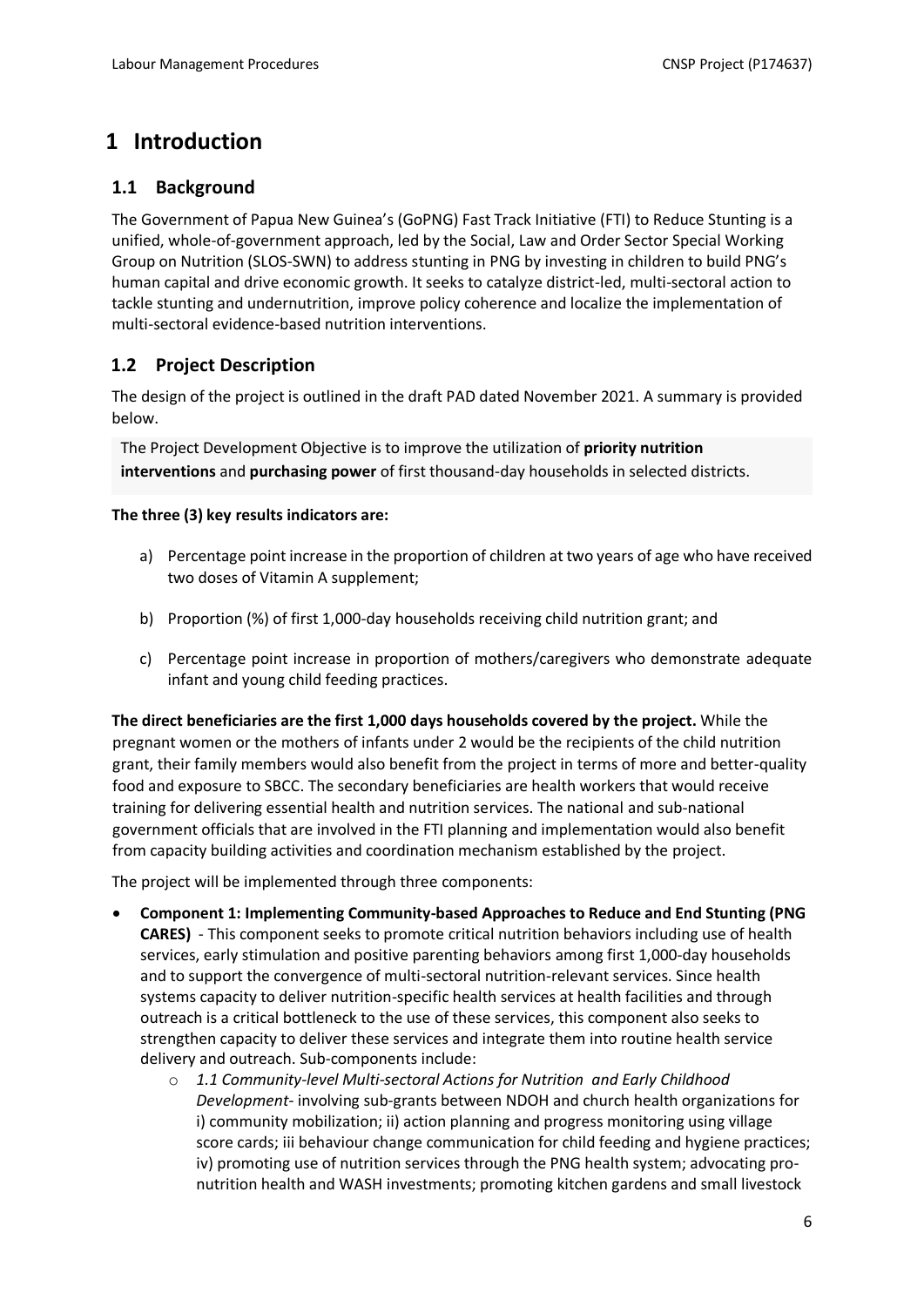rearing to promote diet diversification; and Early Stimulation and Positive Parenting programs to empower parents to improve the quality of their interactions and play with their children through early stimulation and positive parenting.

- o *1.2 Strengthening Health* Systems including the procurement of digital tools (i.e. phones, tablets etc.) and technical assistance, training, and associated operational costs to improve the collection and use of data related to nutrition as well as for the management and oversight of service delivery. In addition, this sub-component will finance mass media-based advocacy campaign on child stunting. Activities will include: (i) development and rollout of a nation-wide stunting-focused advocacy and awareness campaign; (ii) high-level policy events and summits (national and sub-national level); and (iii) nationwide advocacy and awareness activities focused on early stimulation and positive parenting.
- **Component 2: Implementing a Nutrition-Sensitive Child Grant** This component, implemented by the Department for Community Development and Religion (DfCDR), seeks to address the affordability dimension of food security among the first 1,000 days families and incentivize the adoption of healthy and positive behaviors and feeding practices. Sub-components include:
	- o *2.1 Provision of Child Nutrition Grant* Targeted towards pregnant women or children under 2 years old. The parameters of this child grant such as benefit level will be determined during the project preparation;
	- o 2.2 Improving Delivery Systems and Capacity Building for Child Grant involving the development of systems and management capacity to deliver the child grant; and District and subnational staff (i.e., Community Development Officers) training to facilitate the child grant activities and monitor the implementation progress. A small number of district Community Development Centers will serve as a venue for communication, coordination & training to support the project.
	- **Component 3: Advocacy, Coordination, and Project Management**  The objective of this component is to support advocacy of the FTI agenda, oversight and coordination of nutrition relevant interventions, and overall project management and M&E. This component will finance the operational costs needed to advocate and coordinate nutrition policies and programs, the consultancy support to carry out a series of project monitoring surveys and thematic studies, and the personnel costs for managing project related financial management (FM), procurement, M&E and learning, and safeguards to facilitate project implementation. The support will include: (i) strengthening the Department of Justice and Attorney General (DJAG), the Special SLOS Working Group on Nutrition (SSLOSWG-N), and the SLOS Secretariat housed in DJAG to enhance coordination among FTI stakeholders related to the project implementation and to build institutional capacity for the oversight, coordination and monitoring of the FTI; (ii) organizing National Nutrition Summits to highlight the importance of child stunting reduction, its determinants, and review the progress; (iii) facilitating the planning and implementation of FTI activities at the province and district level; (iv) developing and coordinating the implementation of a unified monitoring and evaluation (M&E) strategy with common indicators across implementing levels - provinces, district, wards down to villages; and (v) managing the project M&E, reporting, and planning. The proposed M&E strategy will capitalize on existing systems, particularly the electronic National Health Information System (e-NHIS) to improve the tracking of progress made on stunting as well as information systems in other sectors and across levels of Government. In addition, it will also seek to document and provide robust evidence on the effectiveness of both Governmentfinanced and Project-supported actions to reduce stunting and promote ECD, and capture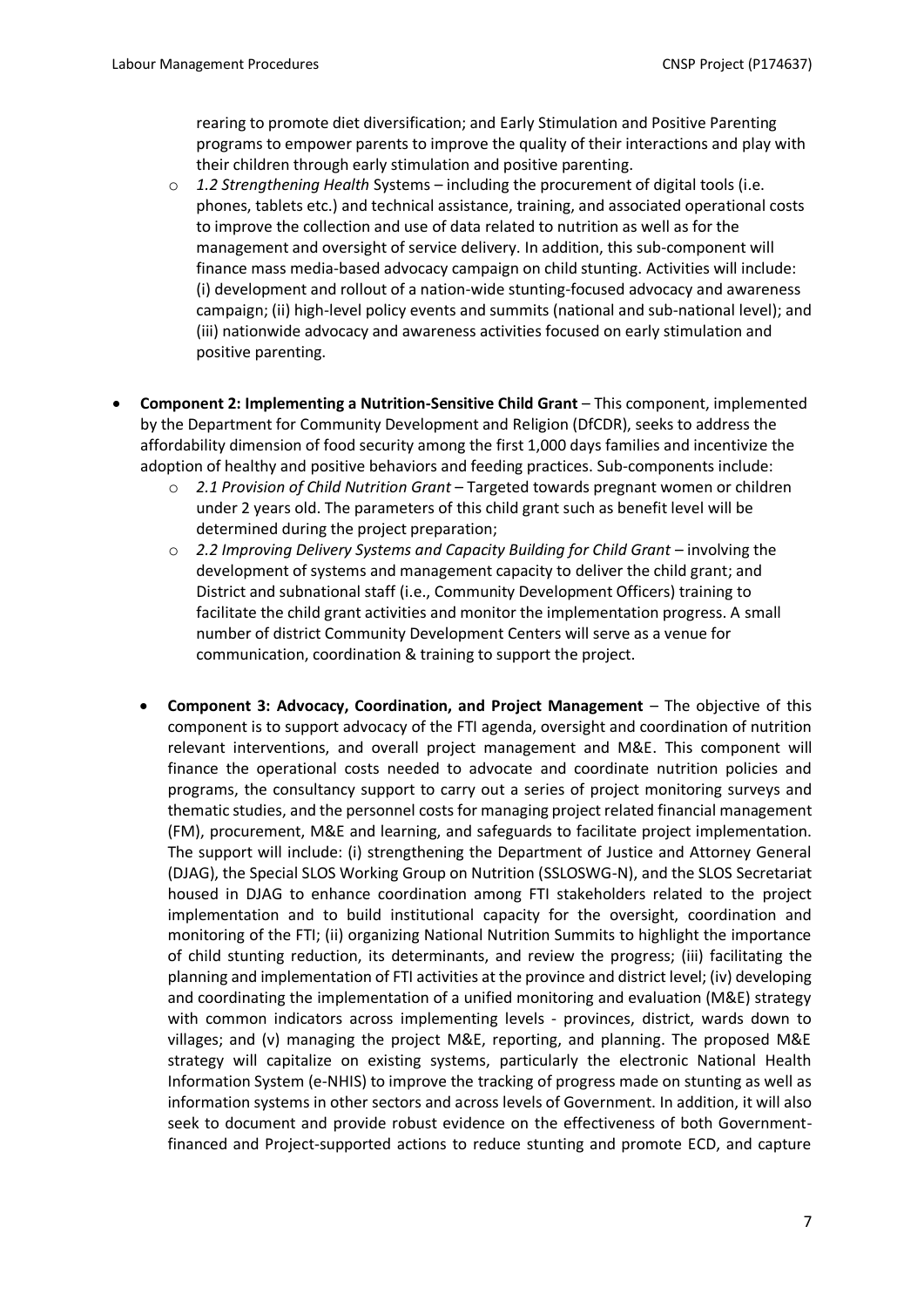lessons learned to support cross-learning on good practices both within PNG and with other countries.

#### <span id="page-7-0"></span>**1.3 Project Management Overview**

The CNSP Project will be implemented through a multi-sector approach (refer to Figure 1.3.1). The Social and Law & Order Sector (SLOS) Ministerial Committee with the convening power to coordinate across sectors including at the subnational level, and the mandate to lead, coordinate, and oversee the Fast Track Initiative (FTI), will serve as the Steering Committee for the CNSP Project. The Project will be implemented through three agencies (IAs). DJAG which houses the SLOS Secretariat will establish a Project Coordination Unit (PCU) and will be responsible for implementing Component 3. NDoH and DfCDR will be responsible for implementing components 1 and 2 respectively. Component Management Unit (CMU)s will be established within both these departments. As a core part of the public health system in PNG, church health organizations will be engaged through subgrants to support the delivery of project activities identified in Components 1 and 2. The subgrants will be supported by Memoranda of Understanding or MoAs to cover incremental implementation costs of project activities over and above the existing scope of work of church health organizations. Agreements will also be established with selected Payment Service Providers (PSPs) to make payments on behalf of the IA for the CN Grant.



*Figure 1.3.1 CNSP Project Institutional Arrangements*

## <span id="page-7-1"></span>**1.4 Purpose of the Labour Management Procedures**

The CNSPP will be implemented in accordance with relevant PNG laws and the World Bank's Environmental and Social Framework (ESF). The ESF requires all World Bank Borrowers to comply with ten Environmental and Social Standards (ESSs) for identifying, assessing and managing potential environmental and social risks and impacts associated with investment projects. ESS2 relates to Labor and Working Conditions whereby the borrower is required to document the main labour requirements and related risks associated with the delivery of the project in a Labor Management Procedure (LMP).

The LMP outlines how workers and contractors are engaged, trained and managed for the duration of the project under the requirements of PNG law and ESS2. This includes measures to support appropriate working conditions and relationships, occupational health and safety practices, and prevention strategies for sexual exploitation and abuse and sexual harassment.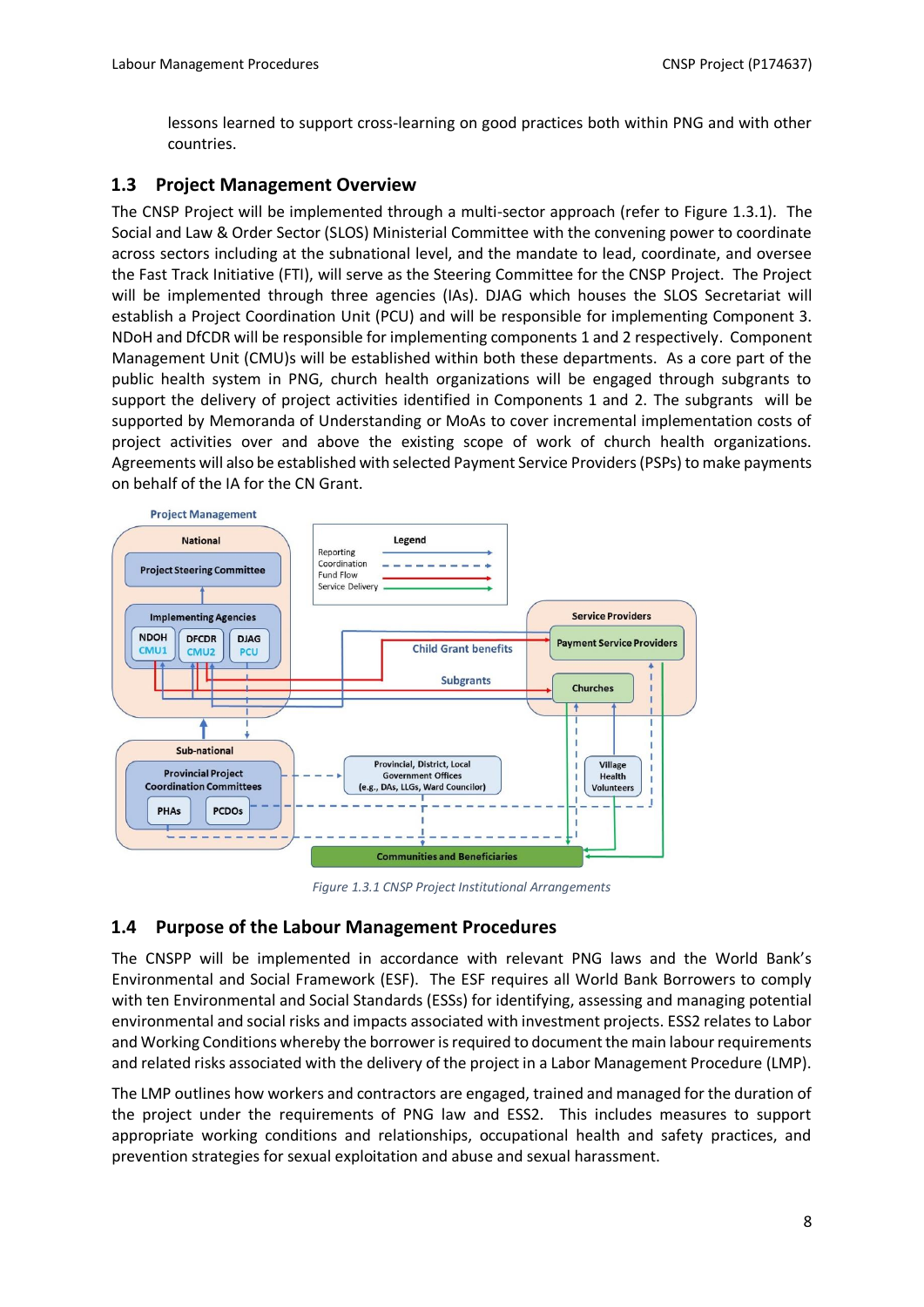# <span id="page-8-0"></span>**2 Overview of Labor Use in the Project**

#### <span id="page-8-1"></span>**2.1 Categorisation of labor use in the Project**

Three categories of workers, as defined in the World Bank's ESS2 Labor and Working Conditions are expected to be engaged through the CNSP Project including direct workers, contracted workers and community workers. A description is provided below.

#### <span id="page-8-2"></span>**2.1.1 Direct workers**

A direct worker is a worker with whom the Borrower (the IAs) have a directly contracted employment relationship and specific control over the work, working conditions, and treatment of the project worker. The direct workers will be employed or engaged, paid directly, and subject to the day-to-day instruction and control by the three IA(s).

Two types of direct workers have been identified and include:

- Direct workers (government/civil servants) including government staff in the IAs, provincial governments and other public institutions with a role in implementing project activities; and
- Direct workers (consultants) consultants engaged directly by the IAs.

#### **Direct workers (government/civil servants)**

Direct workers (government) comprise civil servants employed by the IAs (i.e. NDoH, DJAG, DfCDR) or provincial governments (i.e. Provincial Health Authorities & District Development Authorities) and clinics, community centres and other public sector organisations working in the areas of health and social protection.

All direct workers (government) will remain subject to the terms and conditions of their existing public sector employment agreements, although terms and conditions may be altered to accommodate project delivery requirements. As the central government agency with the primary responsibility for public sector management including human resources issues under the Public Services (Management) Act 2014, the Department of Prime Minister (DPM) has controlled most staff management practices in the health sector (recruitment and selection, discipline and performance management).

Note: Under ESS2, provisions for occupational health and safety (ESS2 paragraphs 24 to 30) including those specifically related to COVID-19, as well as measures to protect the workforce in terms of child labour and forced labour (ESS 2 paragraphs 17 to 20) apply to civil servants. Other aspects of ESS2 do not apply to this category of project worker.

#### **Direct workers (consultants)**

Direct workers (consultants) comprise consultants engaged directly by the IAs (NDoH, DJAG, DFCDR) as full or part-time workers. During project implementation, the direct workers (consultants) are expected to be employed within the PCU located at DJAG, and within the CMUs located at the NDoH and DfCDR. Several consultants may be located in provincial locations to assist with the coordination and evaluation of activities and services delivered through the Project.

The number of consultants that will be hired is not known yet. They are likely to include project, procurement, finance and human resources managers and MIS, social protection, payments, M&E, E&S and communications, gender, IT and child nutrition specialists and / or officers carrying out technical assistance activities.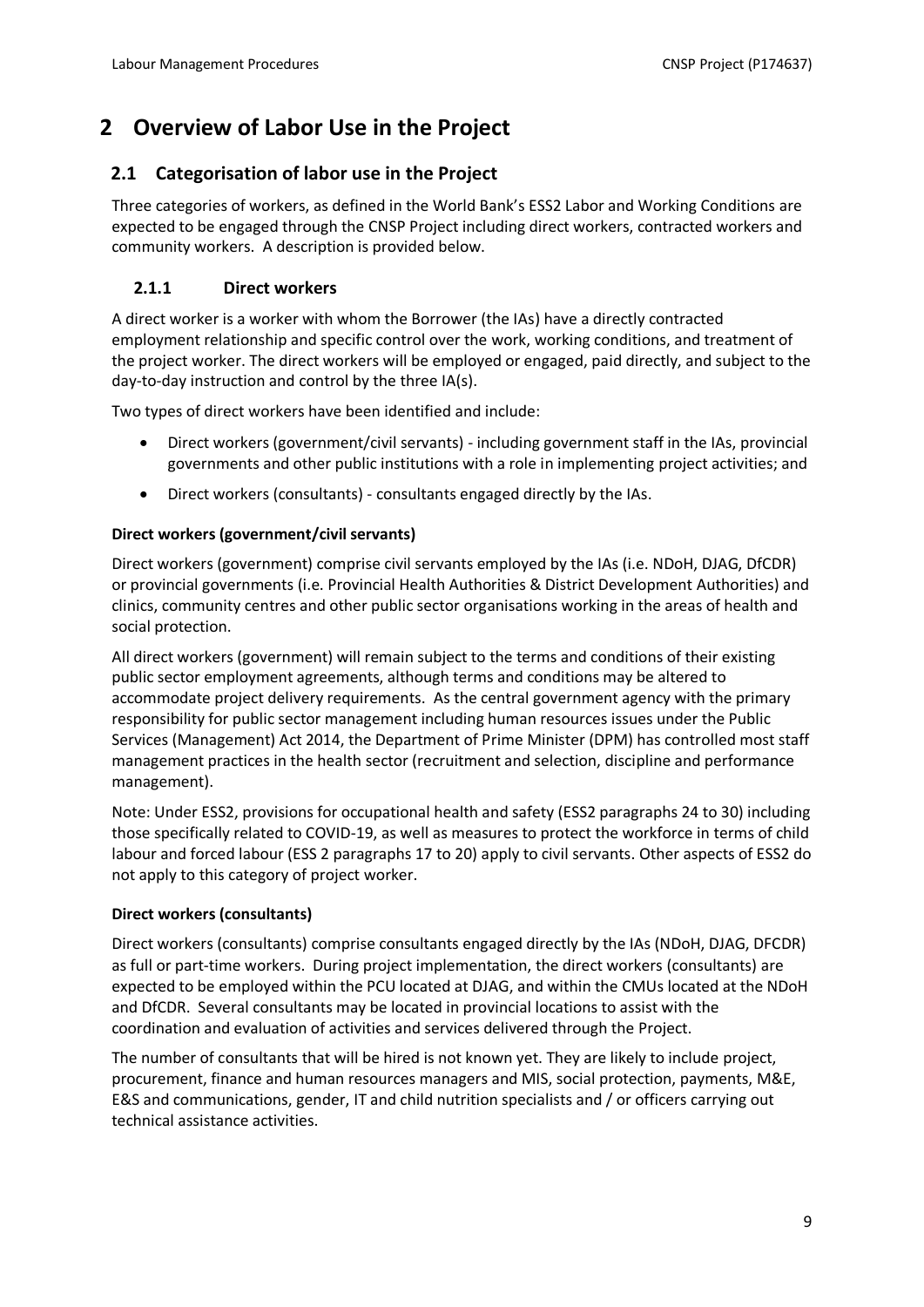#### <span id="page-9-0"></span>**2.1.2 Contracted Workers**

A contracted worker is a worker employed by a third party (and their sub-contractors) engaged by IAs, to perform work or provide services related to the core functions of the project, where the third party exercises control over the work, working conditions, and treatment of the project worker. The employment relationship is between the third party and the project worker, even if the project worker is working on an ongoing basis on project activities.

Types of contracted workers under the project are likely to include:

- Church organisations the project will contract the services of several church organisations who are active in Papua New Guinea. This would involve the extension of existing Partnership Agreements between the GoPNG and identified church organisations to support the delivery of Component 1 and Component 2 including the Child Nutrition Grant.
- Works contractors The project may include the engagement of payment service providers to provide models and administer the CN Grant. In addition, some small scale civil works to retrofit selected district community development centres where contracted workers would be engaged to complete minor construction activities may occur.
- Consulting firms workers from consulting firms to provide technical assistance services as referred to in 2.2.1 Direct workers (consultants).

Some direct workers (consultants) and contracted workers are expected to be recruited as international consultants from outside of PNG. They will require a work permit issued by the Foreign Employment Division of the Department of Labour and Industrial Relations in accordance with the [Employment of Non-Citizens Act 2007](https://www.ilo.org/dyn/natlex/docs/ELECTRONIC/82389/90175/F749145263/PNG82389.pdf) and the [Employment of Non-Citizens Regulation 2008.](https://www.ilo.org/dyn/natlex/natlex4.detail?p_lang=en&p_isn=82390&p_country=PNG&p_count=157) Noncitizens can also be engaged as technical advisors by government agency secretaries such as the Department of Treasury under the [Public Employment \(Engagement of Non-Citizen Technical](http://www.dpm.gov.pg/wp-content/uploads/2019/05/doc_1617380210_NCTARegulationsignedbyGG.pdf)  [Advisers\) Regulation 2015](http://www.dpm.gov.pg/wp-content/uploads/2019/05/doc_1617380210_NCTARegulationsignedbyGG.pdf) and the [Public Employment \(Non-Citizens\) Act 1978.](http://www.paclii.org/pg/legis/consol_act/pea1978343.pdf)

#### <span id="page-9-1"></span>**2.1.3 Community Workers**

Community workers refers to people who are employed or engaged in providing community labor<sup>i</sup>. Given the scope and nature of the project, including the delivery of community awareness, training, grants programs and project information sessions, the engagement of community workers such as the engagement of Village Health Volunteers and Assistants, community volunteers, community leaders and Family Life Educators through informal arrangements by implementing agencies, the provincial and district health authorities, subnational partners and contractors would occur.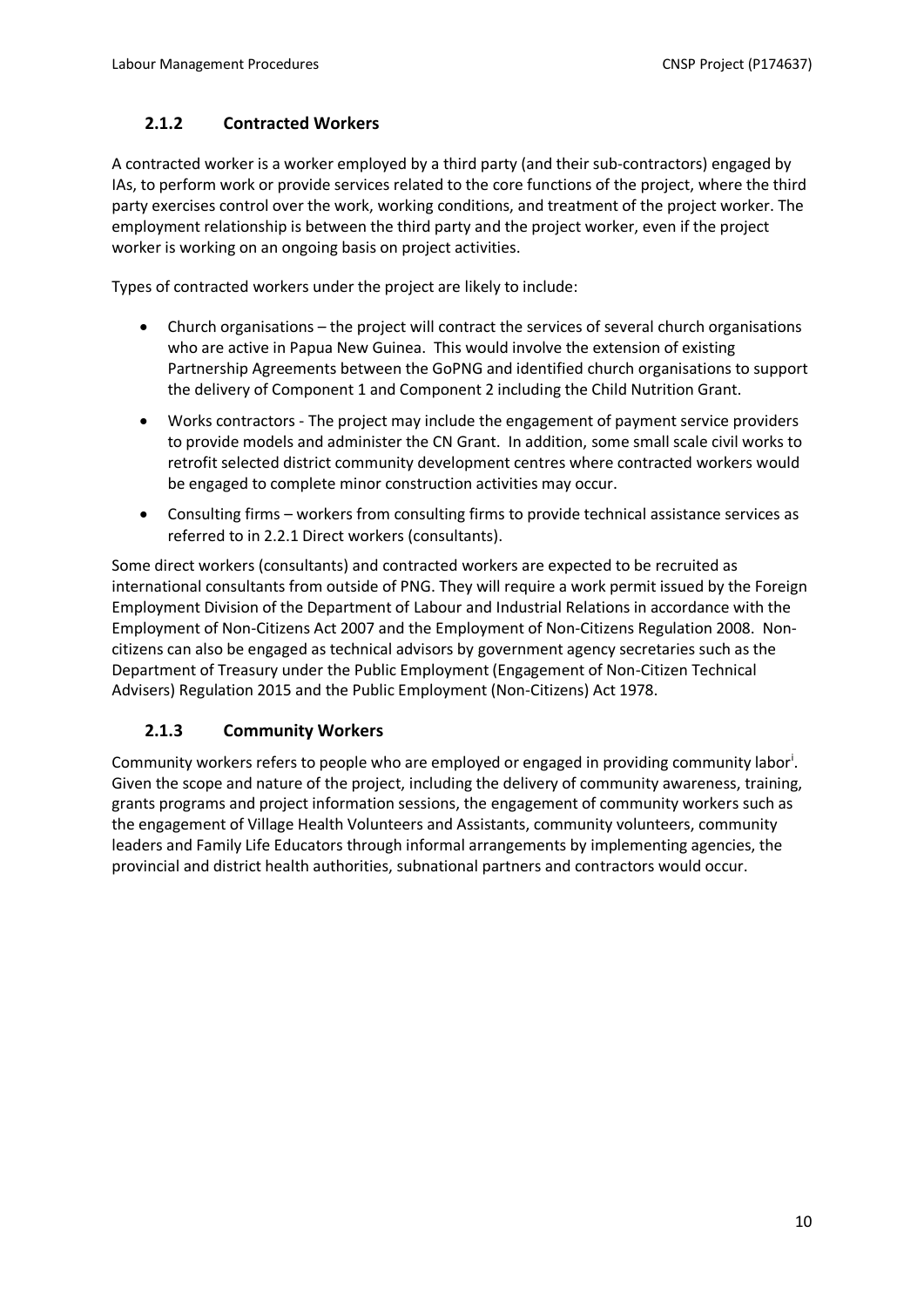# <span id="page-10-0"></span>**3 Potential Labour Risks**

#### <span id="page-10-1"></span>**3.1 Key Labor Risks**

The key labor risks for CNSP Project are in the form of labor and working conditions, occupational health and safety, child labor and minimum age and forced labor.

### <span id="page-10-2"></span>**3.2 Working conditions**

The CNSP project is being implemented through a multisectoral approach which will result in an expanded project workforce, working across multiple provinces, districts and in remote locations. While the expanded workforce may help to address existing fragmentation in service delivery across the various levels of government (national, provincial, and lower levels**Error! Bookmark not defined.**), the new working arrangements with additional implementing partners may increase demands on existing health and social protection workers across all levels. Workers may become overburdened, particularly with a change in approach to service delivery and current pressures from COVID-19 on PNG's Health Sector. Strong leadership by managers, accompanied by clear plans which clearly specify roles and expectations of workers will be required, particularly in the first phase of project implementation.

The risk of the terms of employment (employment period, remuneration, tax and insurance payments etc.) not being secured by contractual agreements is a further consideration. To retain workers and ensure a capable and effective workforce is maintained, it is recommended that a procurement/human resources specialist is appointed within PCU/CMU to ensure all contracts with all direct (consultants) and contracted workers clearly outline employment and management requirements and ensure workplans are developed and then implemented. Furthermore, the status of labor and working conditions is recommended to be included as a standard reporting item in all reports and reviewed quarterly by the CNSP Project Steering Committee.

Another key feature is the potential for discrimination in the recruitment, hiring, compensation, working conditions, terms of employment, of workers. While existing policy frameworks are in place such as the Constitution of PNG which guarantees all citizens the same rights, privileges, obligations and duties irrespective of race, tribe, place of origin, political opinion, colour, creed, religion or sex and PNG's Employment Act prohibits discrimination of women on account of their sex and requires employers to pay women and men that same wages, the careful monitoring of potential risks of discrimination will be required. This will involve managers ensuring recruitment processes comply with PNG laws and that the relevant mitigation measures in the SA/MP which includes the Gender Action Plan and clauses for inclusive methods to be practised by contractors) are enforced.

## <span id="page-10-3"></span>**3.3 Occupational Health and Safety (OHS)**

Occupational Health and Safety risks for frontline service providers especially against COVID contamination will be a key consideration for the project. Rigorous community engagement in selected provinces will be undertaken through project components 1 and 2 and will require implementing partners to adhere to the ESS OH&S requirements as outlined in section 6.4 and the CNSP COVID-19 Safety Protocol (Refer to Annex D of the SEP). Responsible managers located within the PCU and CMU's may face difficulties to ensure workers comply with the COVID-19 protocol given there will be inputs from several implementing agencies and partners to deliver the project. All OH&S requirements and issues will be reviewed regularly by IA's and reported to the CNSP Project Steering Committee to review at each Steering Committee meeting.

Concerning travel arrangements for the project, movements between remote and regional areas are extremely difficult with the lack of quality and regular transport and transport related infrastructure and services. Risk of social conflict and civil unrest may also arise during the delivery of the project. In addition to project workers being informed of the local context prior to arriving through their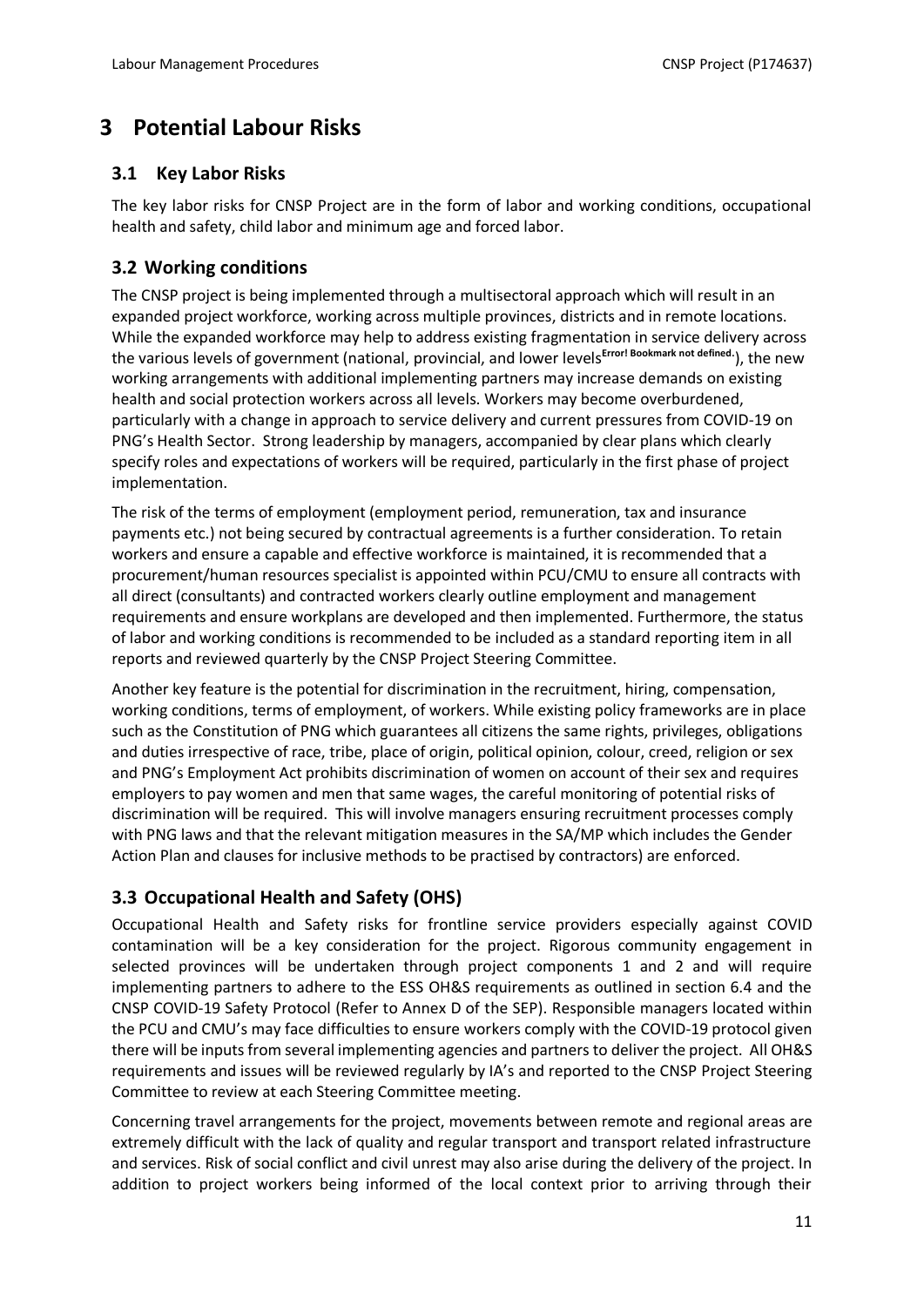employers or by contacting local authorities in the area, they will be required to adhere to relevant OH&S protocols established by their organisations which is to also comply with ESS2.

Lastly, OH&S risks are associated with the retrofitting of the District Community Development Centres under the project. Occupational Health and Safety (OHS) measures will apply to all project workers, with standard measures for small-scale construction activities outlined in the project Environmental and Social Code of Practice (ESCOP). It is expected that the ESCOP and the LMP, including procedures to establish and maintain a safe working environment as per requirements of ESS2, will be followed.

#### <span id="page-11-0"></span>**3.4 Child Labor and Forced Labour**

Labour risks associated with child labour and forced labour are considered low given that the majority of the workforce will be employed through IAs and implementing partners (i.e. church organisations or channelled PHAs and LLG) and works contractors. There is a heightened risk amongst the community workforce that will be mobilised for the implementation of project activities.

Given the nature of the Project and the required workforce, all direct and contracted workers hired for the Project will be required to comply with the minimum work age which is over 18 (see section 6.3). However community workers under the age of 18 may be recruited. Where this is the case, a child under the minimum age of 14 will not be employed or engaged in connection with the project. A child over the minimum age and under the age of 18 will only be engaged under strict conditions including risk assessment, monitoring and restrictions on engaging in work which is hazardous or interferes with the child's health, wellbeing or development.

Any cases of forced labor that consists of any work or service not voluntarily performed that is extracted from an individual under threat of force or penalty, will not be used in connection with the project. Where it is discovered in the project's workforce, the incident will be referred to relevant government authorities and support services, as appropriate, to be addressed in accordance with national law. This prohibition covers any kind of involuntary or compulsory labor, such as indentured labor, bonded labor, or similar labor-contracting arrangements. No trafficked persons will be employed in connection with the project.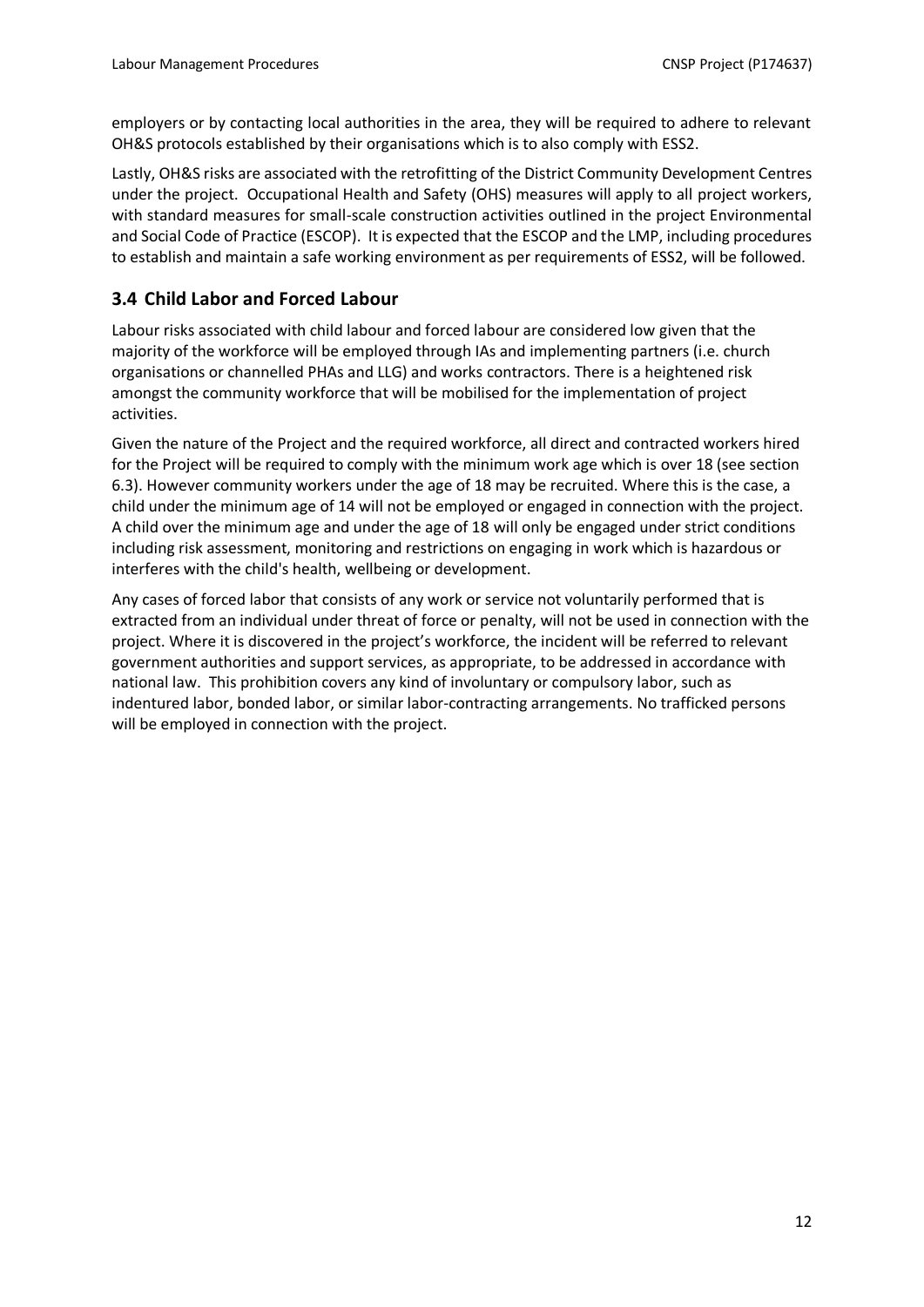# <span id="page-12-0"></span>**4 Overview of relevant labour legislation**

#### <span id="page-12-1"></span>**4.1 Public Services (Management) Act 2014**

The [Constitution of the Independent State of Papua New Guinea](http://www.paclii.org/pg/legis/consol_act/cotisopng534/) was adopted in 1975 and guarantees equality of citizens, freedom of assembly and association, and freedom from inhuman treatment and forced labour. The PNG Public Services Management Act (2014) makes provisions to implement the constitution concerning the management of public finances (including those relating to Provincial Governments and Local-level Governments as required by the Organic Law on Provincial Governments and Local-level Governments). The provisions also relate to the staffing of Provincial and Local Level Governments and the establishment of the Public Service Commission which investigates serious allegations made against Departmental Heads, Provincial Administrators, Chief Executive Officers and Regulatory Statutory Authorities.

#### <span id="page-12-2"></span>**4.2 National Employment Legislation**

PNG's main employment legislation is the Employment Act 1978 and associated Employment Regulation 1980 that govern relations between employers and workers. The [Employment](https://www.ilo.org/dyn/travail/docs/1101/Employment%20Regulations%201980%20(amended%20as%20at%202006).pdf)  [Regulation of 1980,](https://www.ilo.org/dyn/travail/docs/1101/Employment%20Regulations%201980%20(amended%20as%20at%202006).pdf) amended in 2006, operationalizes the Employment Act and the employment of non-citizens is regulated by the Employment of Non-Citizens Act 2007.

The Department of Labour and Industrial Relations (DLIR) is responsible for the administration of labour policy and associated activities, including industrial relations, labour inspection and employment services. As a member of the International Labour Office (ILO), PNG has also ratified several ILO Conventions including the eight Fundamental Conventions and 16 other Conventions.

The regulation of freedom of association, collective bargaining and industrial relations is undertaken through the [Industrial Relations Act 1962.](https://www.ilo.org/dyn/natlex/natlex4.detail?p_lang=en&p_isn=65908&p_country=PNG&p_count=170) Other employment issues are governed by about a dozen other Acts which many remain under review and are not well aligned with many of the ILO Conventions ratified by Papua New Guinea. Furthermore, a review of the Employment Act and the Industrial Relations Act 1962 has been underway for several years. In 2014, the Employment Relations Bill, which is an amalgam of the two Acts, was read in Parliament. It has not yet become law.

Direct workers (government/civil servants), according to ESS2, remain subject to the terms and conditions of their existing public sector employment agreement or arrangement, unless there has been an effective legal transfer of their employment or engagement to the Project which is not foreseen under this Project. ESS2 will not apply to government direct workers, except for the provisions on protecting the workforce regarding child labour, minimum age and forced labour, and provisions on occupational safety and health. It is also important to note that during emergencies such as the COVID-19 pandemic, national laws, including labour laws, can be temporarily amended by Governments. The IAs and contractors are responsible for keeping up-to-date with the legislative situation and adapting workplace practices accordingly.

#### <span id="page-12-3"></span>**4.2.1 Wages and deductions**

The Employment Act of 1978 stipulates that the wages payable to an employee shall not be less than those provided for by registered awards relevant to the employee.

Casual employees shall be paid a day's wages after each day's employment, while piece-rate employees shall be paid wages in proportion to the amount of work performed, either at intervals of no longer than two weeks or on completion of the piece-rate work, whichever is the earlier. Other employees shall be paid at intervals of no longer than two weeks; or by agreement between the employer and employee, of no longer than one month.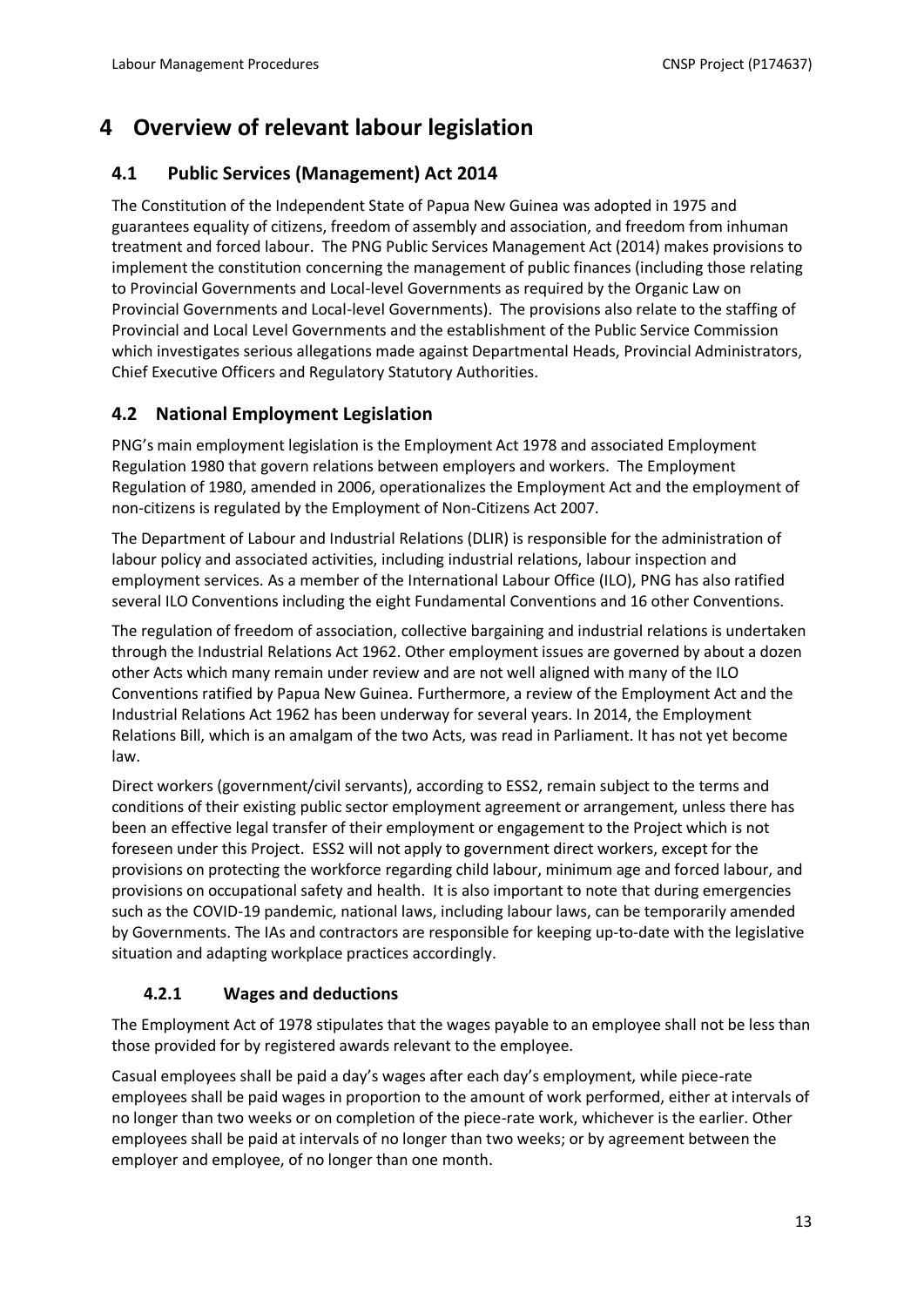The total amount of deductions from wages may not exceed 50% of the employee's wages. Wage deductions can be made only for cases specified by legislation or with the written consent of the employee. The following deductions are permissible: Contributions to a provident, medical or pension fund or any scheme approved by the Secretary; food rations, clothing and other articles in accordance with registered awards; any amount paid to the employee in error as wages above the amount of wages due to him; subject to any direction by the Secretary–an amount or part of an amount of any shortage of money due to the negligence of the employee where his contract of service provides specifically for his being employed in connection with the receipt, payment and custody of money; in the case of an employee employed under an attested contract, deferred wages; rental for housing provided; cost of repatriation where the employee is not a citizen; any other prescribed items; and any advance paid to the employee.

#### <span id="page-13-0"></span>**4.2.2 Working hours**

The standard work week is 44 hours over six workdays (eight hours per weekday and four hours on Saturday). The maximum hours of work are 12 hours in one day. Persons under 16 years of age shall not be employed between the hours of 6 p.m. and 6 a.m., and persons of 16 or 17 years of age shall not be employed between these hours, except in an undertaking in which only members of their family are employed. Women must generally also not be employed between the hours of 6 p.m. and 6 a.m. in any industrial undertaking.

#### <span id="page-13-1"></span>**4.2.3 Overtime work**

There is no prohibition on excessive or compulsory overtime. Overtime work will be paid at rates between the hourly rate and twice the hourly rate. Specifically, overtime worked on a Sunday shall be paid at twice the hourly rate; on a public holiday at the hourly rate; and at any time, other than a Sunday or a public holiday, at one-and-a-half times the hourly rate.

#### **4.2.4 Rest breaks**

<span id="page-13-2"></span>Employees must be granted a rest and meal break during the workday. Employees who work eight hours or more on any day shall be allowed one or more meal or rest periods totaling in the aggregate not less than 50 minutes. For every five hours of work, they are entitled to a 40-minute meal or rest period. Workers are entitled to a weekly rest period of 24 consecutive hours. The maximum permissible work hours may be exceeded in certain circumstances such as accidents and emergencies and when employees care for the sick.

#### **4.2.5 Leave**

<span id="page-13-3"></span>Employees are entitled to ten working days of paid recreational leave for each year of continuous service, equivalent to 14 consecutive days of paid leave including non-working days. Furthermore, after six months of employment, employees are entitled to paid sick leave at the rate of six days per year.

Pregnant women are entitled to unpaid maternity leave for a period consisting of the number of days necessary for hospitalization before giving birth and six weeks following confinement.

#### **4.2.6 Non-discrimination and equal opportunity**

<span id="page-13-4"></span>The Constitution of PNG guarantees all citizens the same rights, privileges, obligations and duties irrespective of race, tribe, place of origin, political opinion, colour, creed, religion or sex. PNG's Employment Act only prohibits discrimination of women on account of their sex and requires employers to pay women and men the same wages for the same work.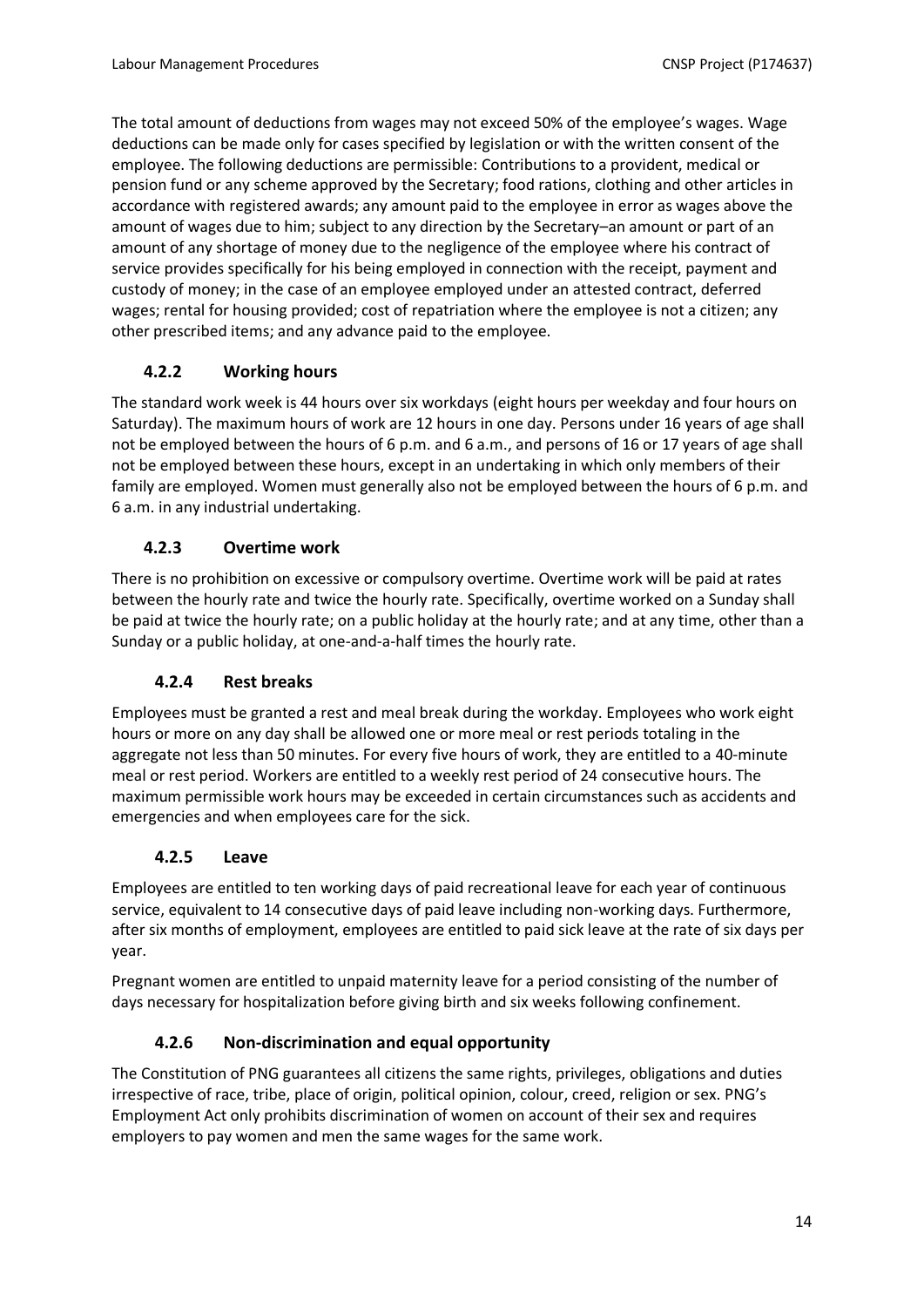PNG ratified ILO's [Discrimination \(Employment and Occupation\) Convention, 1958 \(No. 111\)](https://www.ilo.org/dyn/normlex/en/f?p=NORMLEXPUB:12100:0::NO:12100:P12100_INSTRUMENT_ID:312256:NO) by which it undertakes to promote equality of opportunity and treatment in respect of employment and occupation, with a view to eliminating any discrimination based on race, colour, sex, religion, political opinion, national extraction or social origin.

PNG also signed and ratified the Convention on the Rights of Persons with Disabilities (CRPD) in 2011 and 2013 respectively. The CRPD adopts a broad categorization of persons with disabilities and reaffirms that all persons with all types of disabilities must enjoy all human rights and fundamental freedoms. Signatories recognize the right of persons with disabilities to work, on an equal basis with others. The CRPD prohibits discrimination on the basis of disability with regard to all matters concerning all forms of employment, including conditions of recruitment, hiring and employment, the continuance of employment, career advancement and safe and healthy working conditions. The CRPD promotes the principles that all country legislation and policies be harmonised to take account of the rights and needs of Persons with Disabilities. Despite signing and ratifying ILO's [Discrimination](https://nam11.safelinks.protection.outlook.com/?url=https%3A%2F%2Fwww.ilo.org%2Fdyn%2Fnormlex%2Fen%2Ff%3Fp%3DNORMLEXPUB%3A12100%3A0%3A%3ANO%3A12100%3AP12100_INSTRUMENT_ID%3A312256%3ANO&data=04%7C01%7Ctcallander%40worldbank.org%7Ca3aecb9c71f7445f0a5908d951750a6c%7C31a2fec0266b4c67b56e2796d8f59c36%7C0%7C0%7C637630385390525508%7CUnknown%7CTWFpbGZsb3d8eyJWIjoiMC4wLjAwMDAiLCJQIjoiV2luMzIiLCJBTiI6Ik1haWwiLCJXVCI6Mn0%3D%7C1000&sdata=EPg6zABuD%2B2gGHeJZKvfPrJD4p%2FexFV5UTqXpXpQM4M%3D&reserved=0)  [\(Employment and Occupation\) Convention, 1958 \(No. 111\)](https://nam11.safelinks.protection.outlook.com/?url=https%3A%2F%2Fwww.ilo.org%2Fdyn%2Fnormlex%2Fen%2Ff%3Fp%3DNORMLEXPUB%3A12100%3A0%3A%3ANO%3A12100%3AP12100_INSTRUMENT_ID%3A312256%3ANO&data=04%7C01%7Ctcallander%40worldbank.org%7Ca3aecb9c71f7445f0a5908d951750a6c%7C31a2fec0266b4c67b56e2796d8f59c36%7C0%7C0%7C637630385390525508%7CUnknown%7CTWFpbGZsb3d8eyJWIjoiMC4wLjAwMDAiLCJQIjoiV2luMzIiLCJBTiI6Ik1haWwiLCJXVCI6Mn0%3D%7C1000&sdata=EPg6zABuD%2B2gGHeJZKvfPrJD4p%2FexFV5UTqXpXpQM4M%3D&reserved=0) and the CRPD, PNG's outdated employment legislation makes no mention of persons with disabilities. The National Policy on Disability 2015-2025 therefore advocates for the development of new legislation to provide a clear legal framework for protecting the rights of Persons with Disabilities and for the mainstreaming of the rights of Persons with Disabilities in all legislation and policies.

#### <span id="page-14-0"></span>**4.2.7 Freedom of association and collective bargaining**

While the Employment Act does not include provisions on freedom of association, collective bargaining and the rights of workers to join unions, the right to organize is guaranteed by the Constitution (Article 47). The Industrial Relations Act 1962 aims at improving industrial relations and preventing and settling industrial disputes and the Industrial Organizations Act 1962 regulates the registration and functioning of workers' and employers' associations. Unions have the right to organize and bargain collectively. PNG is also party to ILO's Freedom of Association and Protection of the Right to Organize Convention, 1948 (No. 87) and Right to Organize and Collective Bargaining Convention, 1949 (No. 98).

#### <span id="page-14-1"></span>**4.2.8 Grievances**

While the Employment Act does not include provisions on the resolution of labour disputes or the introduction of grievance mechanisms in workplaces, the settlement of industrial disputes is regulated by the Industrial Relations Act 1962. With no stipulations regarding the introduction of grievance mechanisms in workplaces in PNG's national legislation, employers of Project workers are required to develop and provide a grievance mechanism for all direct workers and contracted workers, except for public servants, before the beginning of work and inform their employees of the existence of such measures. Workers will be informed of the Workers Grievance Redress Mechanism (refer to Section 9) at the time of recruitment.

## <span id="page-14-2"></span>**4.3 National Occupational Health and Safety Legislation**

The main legal framework for Occupational Health and Safety (OSH) is the Industrial Safety, Health and Welfare Act of 1961 and other industry-specific regulations (such as for the mining sector). The Industrial Safety, Health and Welfare Act of 1961 is generally no longer responsive to a modern labour market. Although the Government prioritized the development of new OSH legislation some years ago, new legislation has not been adopted. The legislation applies to factories where manufacturing processes or power generation take place, or buildings or places that are declared factories by the Minister for the purposes of this Act. Hence, the Act regulates issues such as minimum requirements of floor space, ventilation, natural lighting, providing a room for eating, restrooms, sanitary facilities, a first aid kit and first aid personnel. It also requires employers to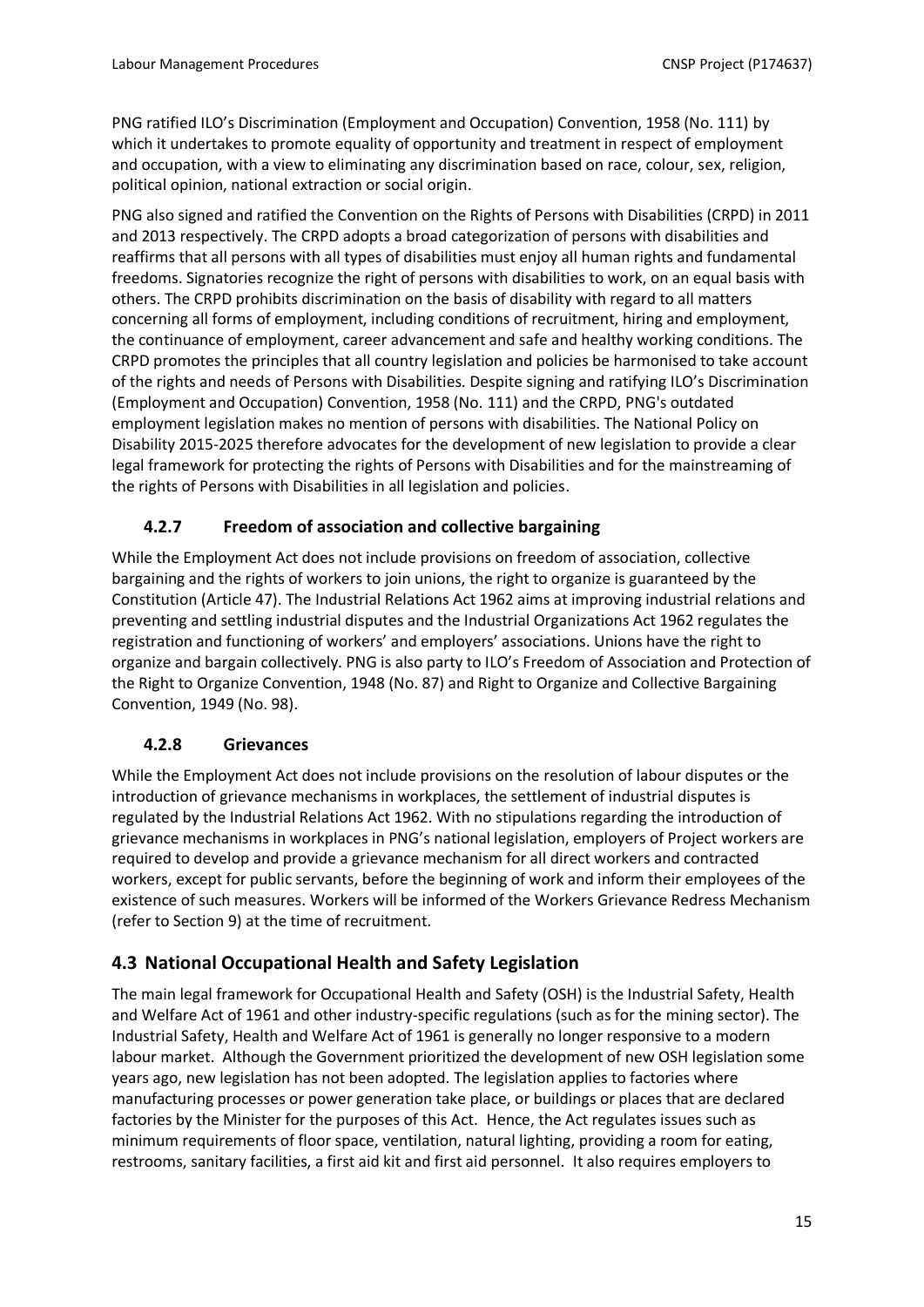notify of disease or injury as a result of employment and it includes specific provisions for dangerous work.

According to the Act, an Industrial Safety Officer may, at all reasonable times and with or without notice to any person, enter any premises or place at which he has reasonable grounds for suspecting that an employee is, or has recently been, employed. Employees can request a workplace inspection if they believe conditions are hazardous. Overall, the PNG Government has a weak influence on occupational health and safety regulations and few inspections take place.

PNG has not ratified the ILO Conventions dealing with occupational health and safety [\(ILO](https://www.ilo.org/dyn/normlex/en/f?p=NORMLEXPUB:12100:0::NO::P12100_ILO_CODE:C155)  [Occupational Safety and Health Convention, 1981 \(No. 155\)](https://www.ilo.org/dyn/normlex/en/f?p=NORMLEXPUB:12100:0::NO::P12100_ILO_CODE:C155) and the [ILO Safety and Health in](https://www.ilo.org/dyn/normlex/en/f?p=NORMLEXPUB:12100:0::NO::P12100_ILO_CODE:C167)  [Construction Convention, 1988 \(No.167\)\)](https://www.ilo.org/dyn/normlex/en/f?p=NORMLEXPUB:12100:0::NO::P12100_ILO_CODE:C167), nor [the ILO Occupational Health Services Convention \(No.](https://www.ilo.org/dyn/normlex/en/f?p=NORMLEXPUB:12100:0::NO::P12100_ILO_CODE:C161)  [161\).](https://www.ilo.org/dyn/normlex/en/f?p=NORMLEXPUB:12100:0::NO::P12100_ILO_CODE:C161) With work under the Project being outside the scope of PNG's Industrial Safety, Health and Welfare Act of 1961, the OHS measures of the Project will include the requirements of the relevant sections of ESS2.

#### <span id="page-15-0"></span>**4.4 World Bank's Environmental and Social Standards 2**

The World Bank's stipulations related to labour are outlined in its Environmental and Social Standard 2 on Labor and Working Conditions (ESS2). This helps the Borrowers in promoting sound workermanagement relationships and enhance the development benefits of a project by treating workers in the project fairly and providing safe and healthy working conditions. Key objectives of the ESS2 are to:

- Promote safety and health at work;
- Promote the fair treatment, non-discrimination and equal opportunity of project workers;
- Protect project workers, including vulnerable workers such as women, persons with disabilities, children (of working age, in accordance with this ESS) and seasonal/migrant workers, contracted workers, community workers and primary supply workers, as appropriate;
- Prevent the use of all forms of forced labour and child labour;
- Support the principles of freedom of association and collective bargaining of project workers; in a manner consistent with national law; and
- Provide project workers with accessible means to raise workplace concerns.

ESS2 applies to project workers including

- **Direct workers**: People employed or engaged directly to work specifically in relation to the Project.
- **Contracted workers**: People employed or engaged by third party contractors to perform work related to core function of the Project, regardless of location.
- **Primary supply workers**: People employed or engaged by the primary suppliers. (This category of workers is not expected to be engaged on the CNSP Project and is not discussed in the LMP.)

Where government civil servants are working in connection with the project, whether full-time or part-time, they will remain subject to the terms and conditions of their existing public sector employment agreement or arrangement, unless there has been an effective legal transfer of their employment or engagement to the project. ESS2 will not apply to government civil servants.

Under ESS2, the Borrower is responsible for developing and implementing written labour management procedures applicable to the project. These procedures set out how project workers will be managed, in accordance with the requirements of national law and this ESS. The procedures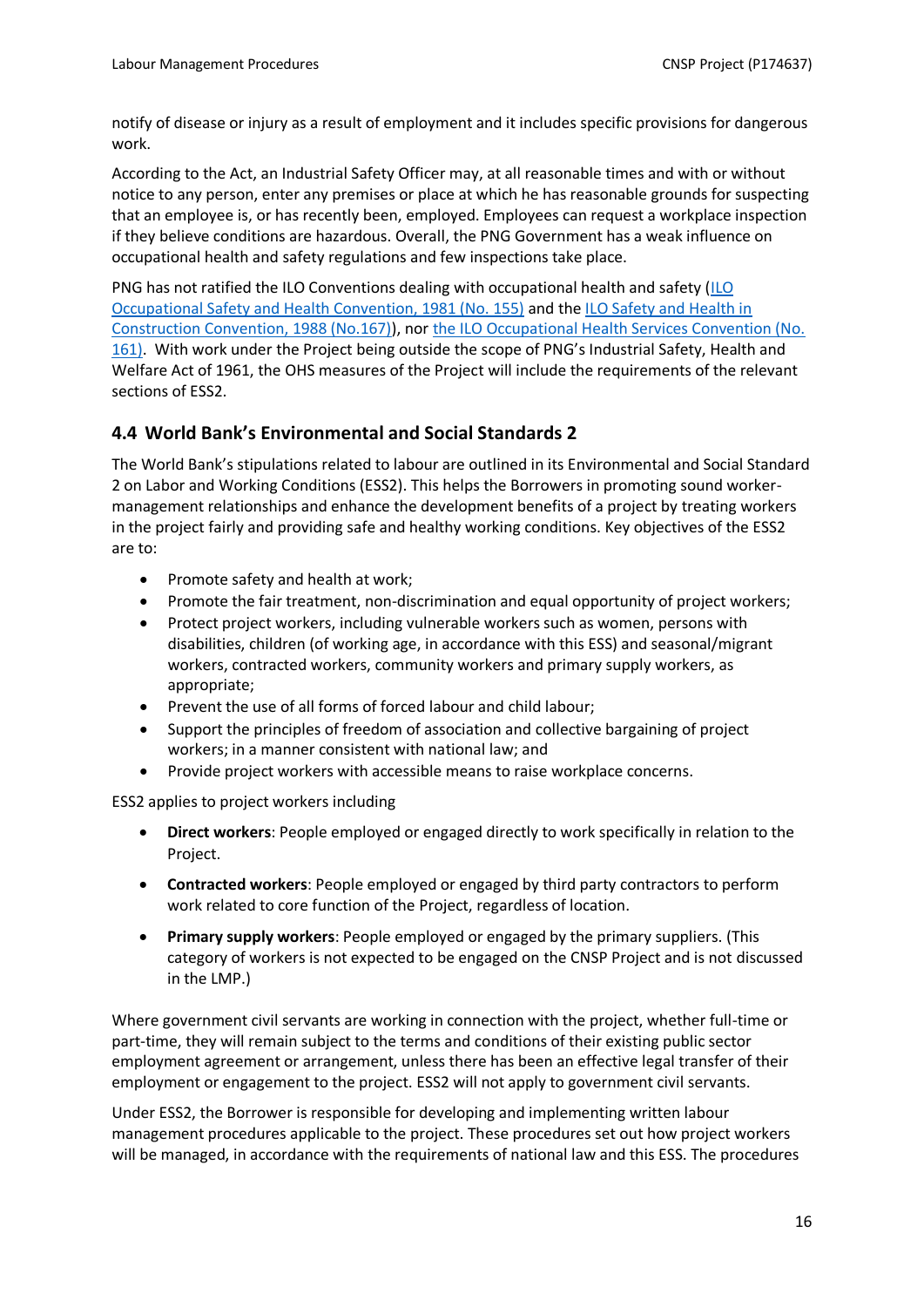will address how this ESS will apply to different categories of project workers including direct workers, and how the Borrower will require third parties to manage their workers.

Project workers will be provided with information and documentation that is clear and understandable regarding their terms and conditions of employment. The information and documentation will set out their rights under national labour and employment law (which will include any applicable collective agreements), including their rights related to hours of work, wages, overtime, compensation and benefits, as well as those arising from the requirements of this ESS. This information and documentation will be provided at the beginning of the working relationship and when any material changes to the terms or conditions of employment occur.

The employment of project workers will be based on the principle of equal opportunity and fair treatment, and there will be no discrimination with respect to any aspects of the employment relationship, such as recruitment and hiring, compensation (including wages and benefits), working conditions and terms of employment, access to training, job assignment, promotion, termination of employment or retirement, or disciplinary practices.

#### <span id="page-16-0"></span>**4.5 Draft Village Health Volunteer Policy**

The NDOH is in the final stages of approving a Village Health Volunteers (VHV) Policy and the draft National Health Plan (2021-2030) clearly highlights the pivotal role of VHVs to achieving health and nutrition goals in PNG. Under the Project, church health organizations may partner with VHVs to deliver the nutrition services. Under the draft VHV Policy each VHV is expected to be responsible for about 50 children so the average village may need two VHVs. The Project proposes to integrate the community-based nutrition services into the VHV program. This is in line with the proposed focus on nutrition in the draft National Health Policy and the draft VHV Policy.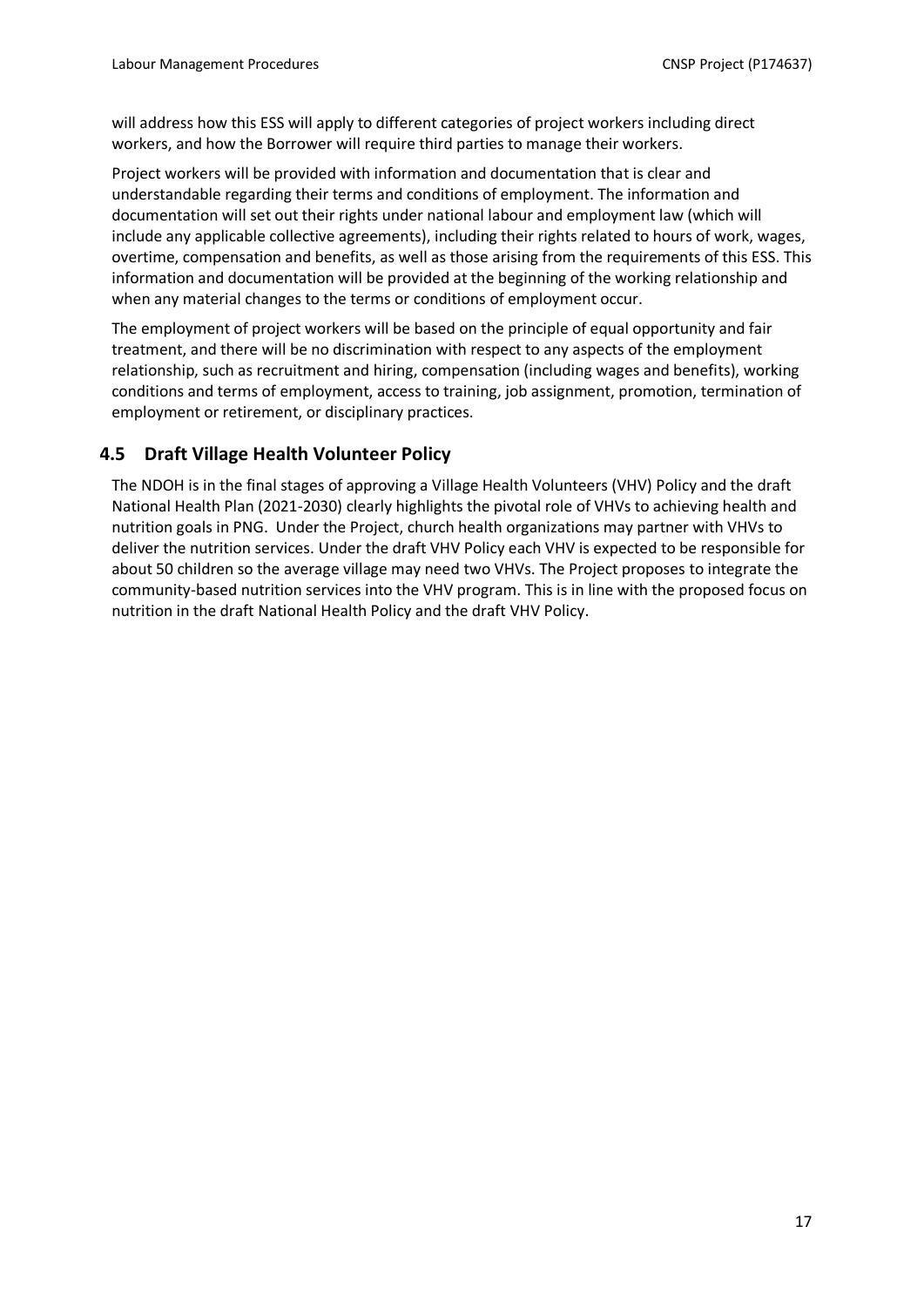## <span id="page-17-0"></span>**5 Roles and Responsibilities**

#### <span id="page-17-1"></span>**5.1 Project Implementing Agencies**

Each implementing agency will be responsible for ensuring that project workers engaged to deliver activities under their respective components are managed in accordance with this LMP.

The PCU/CMU Coordinators, with the support from senior departmental personnel, will be responsible for:

- Implementing these Labour Management Procedures;
- Ensuring that contractors comply with these Labour Management Procedures;
- Monitoring to verify that contractors are meeting labour and OHS obligations toward contracted workers as required by PNG national legislation and ESS2;
- Monitoring contractors and subcontractors' implementation of these Labour Management Procedures;
- Monitoring compliance with OHS standards at all workplaces in line with ESS2;
- Monitoring compliance with COVID-19 related health and safety measures including making workplaces ready for COVID-19;
- Monitoring and implementing training on LMP, OHS and on mitigating the spread of COVID-19 for all Project workers;
- Ensuring that the WGRM is operational and that workers are informed of its purpose and how to use it;
- Have a system for regular monitoring and reporting on labour and OHS performance; data collection, monitoring, and analysis of the LMP as part of the Project's M&E activity.
- Preparing and submitting reguarly progress reports on the implementation of the LMP to the Project Steering Committee and the World Bank.

#### <span id="page-17-2"></span>**5.2 Contractors**

Any 3<sup>rd</sup> parties (i.e. implementing partners, contractors etc.) engaged by the IA's to implement project activities will be responsible for the following:

- To comply with requirements of the PNG national legislation and these Labour Management Procedures;
- Maintain records of recruitment and employment process of contracted workers;
- Clearly communicate job description and employment conditions to contracted workers.
- Provide workers with evidence of all payments made, including benefits and any valid deductions;
- Providing all contracted workers with health insurance (including coverage for the treatment of COVID-19 infections);
- Maintain records regarding labour conditions and workers engaged under the Project, including contracts, hours worked, remuneration and deductions (including overtime);
- Ensure no child or forced labour is involved in the Project;
- Implement the grievance redress mechanism for workers, maintaining records of any worker grievances including occurrence date, grievance, and date submitted; actions taken and dates; resolution (if any) and date; and follow-up outstanding.
- Have a system for regular review and reporting on labour, and occupational safety and health performance.
- Submitting reports to the Director of the PCU on the implementation of LMP requirements.

These requirements will be outlined in contractual agreements.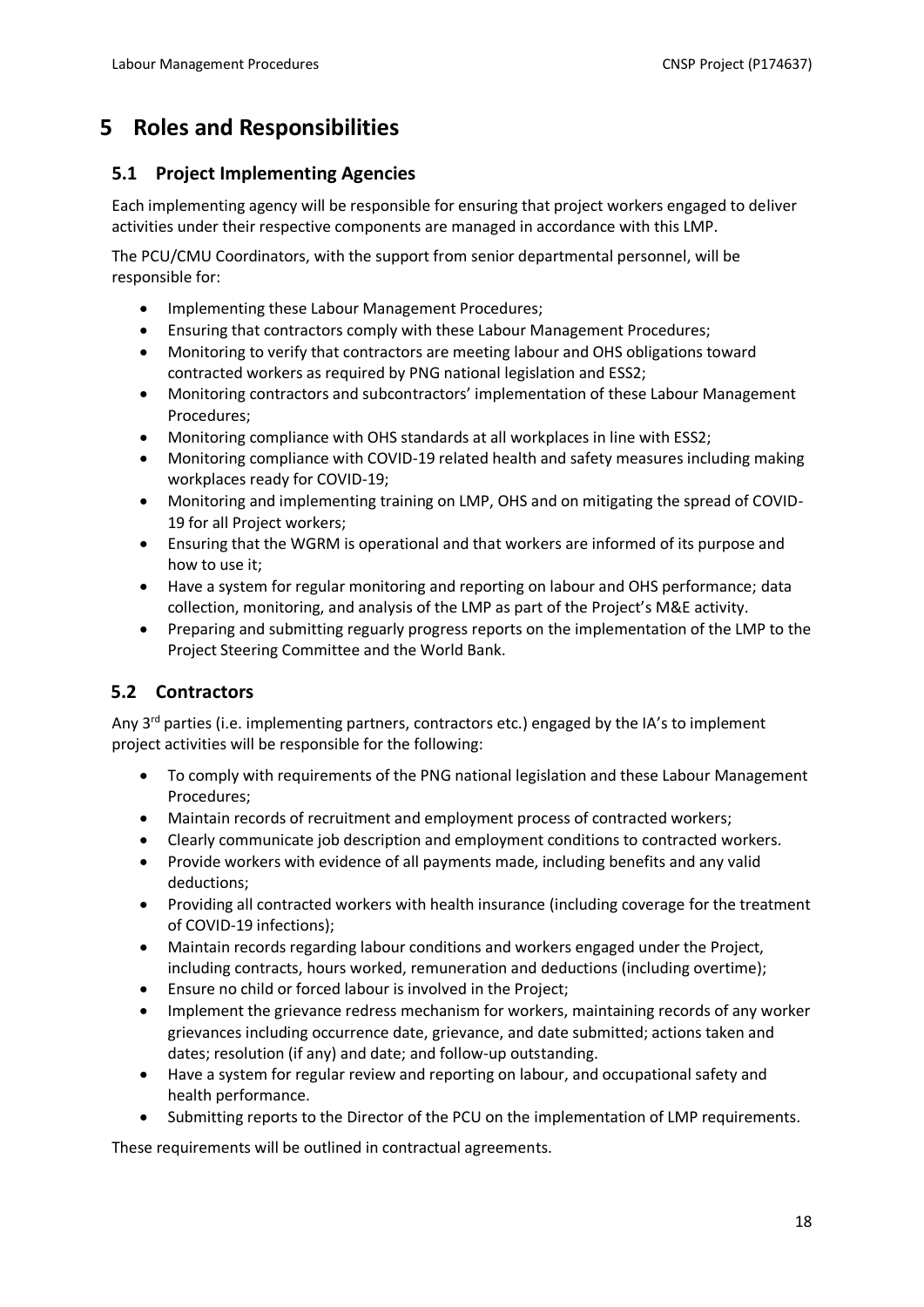When contractor(s) are known after the beginning of Project implementation, these Labour Management Procedures can be updated to include additional details about companies, hired workforce and others, as deemed necessary.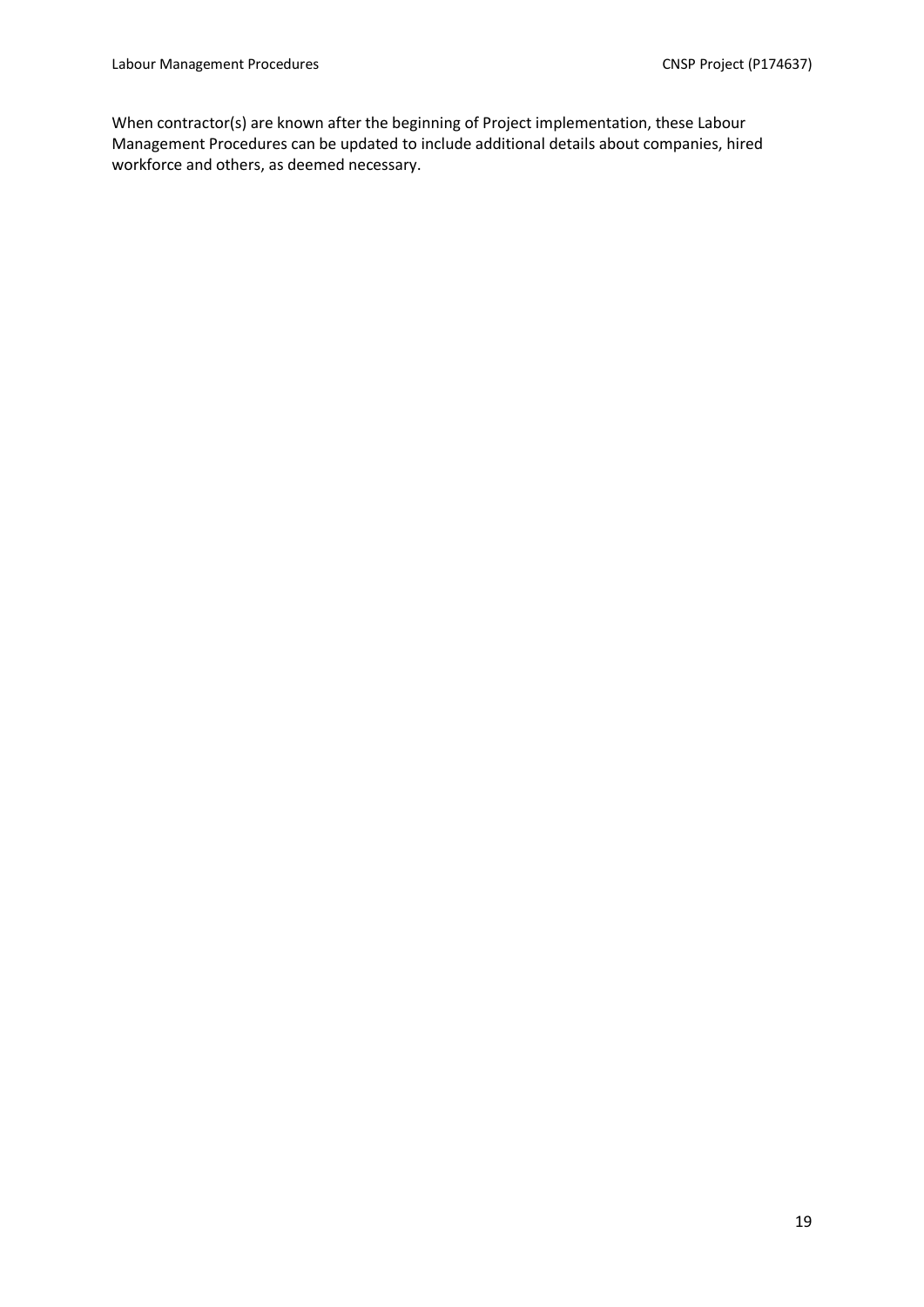# <span id="page-19-0"></span>**6 Labour policies and procedures**

#### <span id="page-19-1"></span>**6.1 Employment principles**

The employment of Project workers will be based on the principles of non-discrimination and equal opportunity. There will be no discrimination with respect to any aspects of the employment relationship, including recruitment, compensation, working conditions and terms of employment, access to training, promotion or termination of employment. The following measures will be monitored by the Implementing Agencies and implementing partners to ensure fair treatment of all employees:

- Recruitment procedures will be transparent, public and non-discriminatory, and open with respect to ethnicity, religion, sexuality, disability or gender;
- Clear job descriptions will be provided in advance of recruitment and will explain the skills required for each post;
- All workers will have written contracts describing terms and conditions of work and will have the contents explained to them. Workers will sign the employment contract;
- Employees will be informed at least two months before their expected release date of the coming termination;
- Depending on the origin of the employer and employee, employment terms and conditions will be communicated in a language that is understandable to both parties;
- In addition to written documentation, an oral explanation of conditions and terms of employment will be provided to workers who may have difficulty understanding the documentation.

#### <span id="page-19-2"></span>**6.2 Terms and conditions of employment**

Terms and conditions of direct workers are determined by their individual contracts. All the recruiting procedures should be documented and filed in the folders following the requirements of PNG's labour legislation and the ESS2. The maximum weekly working hours are 44. Requirements and conditions of overtime and leave entitlements are agreed as part of individual contracts.

The Implementing Agencies and implementing partners will ensure that contractors are aware of and comply with the labour management and OSH policies and procedures outlined in this LMP. Each contractor will submit an assessment of environmental and social risks (including labour risks) associated with all project activities delivered by the contractor (including through the recruitment of volunteers and community workers) and apply risk mitigation measures to demonstrate they have complied with the Project's environmental and social requirements.

The Project's labour requirements are outlined in the sections below.

## <span id="page-19-3"></span>**6.3 Age of employment**

PNG has ratified both the ILO Minimum of Age Convention (C138) and the ILO Worst Forms of Child Labour Convention (C182). According to PNG's Employment Act 1978, the minimum age of employment is 16 years of age. Children between the ages 11 and 16 may be employed in a family business or enterprise provided they have parental permission, medical clearance, and a work permit from a labour office. Persons under the age of 16 may not be employed in any employment or any place or under working conditions that are injurious or likely to be injurious to the health of the person. Under ESS2 children under the age of 14 cannot be employed, not even in light work.

Given the nature of the Project and required workforce, all direct and contracted workers hired for the Project will be over 18. To ensure compliance, all employees will be required to produce a Tax Identification Number (TIN) as proof of their identity and age. Contractors and subcontractors will be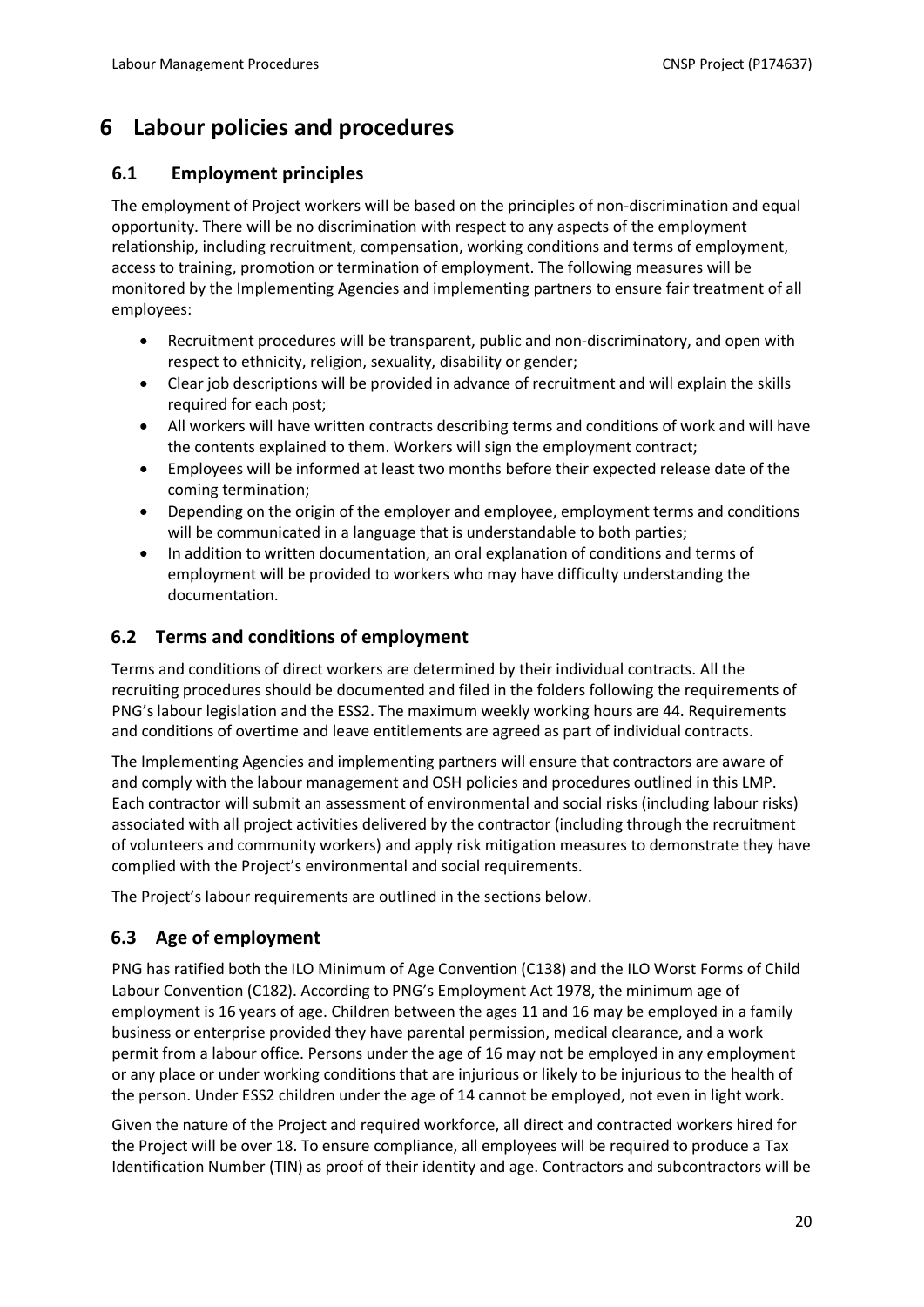required to receive approval for the specific procedures they will use to verify the ages of job applicants.

Community workers under the age of 18 may be recruited. Where this is the case, a child under the minimum age of 14 will not be employed or engaged in connection with the project. A child over the minimum age and under the age of 18 will only be engaged under strict conditions including risk assessment, monitoring and restrictions on engaging in work which is hazardous or interferes with the child's health, wellbeing, or development.

If a child under the minimum age is discovered working on the project, measures will be taken to immediately terminate the employment or engagement of the child in a responsible manner, taking into account the best interest of the child.

#### <span id="page-20-0"></span>**6.4 Occupational Health and Safety**

With work under the Project being outside the scope of PNG's Industrial Safety, Health and Welfare Act of 1961, the OHS measures of the Project will include the requirements of the relevant sections of ESS2. Specifically, the OHS measures will be designed and implemented to address:

- identification of potential hazards to project workers, particularly those that may be lifethreatening;
- provision of preventive and protective measures, including modification, substitution, or elimination of hazardous conditions or substances;
- training of project workers and maintenance of training records;
- documentation and reporting of occupational accidents, diseases and incidents;
- emergency prevention and preparedness and response arrangements to emergencies; and
- remedies for adverse impacts such as occupational injuries, deaths, disability, and disease.

ESS2 requires that all parties who employ or engage project workers will develop and implement procedures to establish and maintain a safe working environment, including that workplaces, machinery, equipment, and processes under their control are safe and without health risk. Such parties will actively collaborate and consult with project workers in promoting understanding, and methods for, implementation of OHS requirements, as well as in providing information to project workers, training on occupational safety and health, and provision of personal protective equipment without expense to the project workers.

Project workers will receive OHS training at the start of their employment or engagement, and thereafter regularly and when changes are made in the workplace, with records of the training kept on file. Training will cover the relevant aspects of OHS associated with daily work, including the ability to stop work without retaliation in situations of imminent danger (as set out in paragraph 27 of ESS2) and emergency arrangements.

Workplace processes will be put in place for project workers to report work situations that they believe are not safe or healthy, and to remove themselves from a work situation that they have reasonable justification to believe presents an imminent and serious danger to their life or health. Project workers who remove themselves from such situations will not be required to return to work until necessary remedial action to correct the situation has been taken. Project workers will not be retaliated against or otherwise subject to reprisal or negative action for such reporting or removal.

Project workers will be provided with facilities appropriate to the circumstances of their work, including access to canteens, hygiene facilities, and appropriate areas for rest. Where accommodation services are provided to project workers, policies will be put in place and implemented on the management and quality of accommodation to protect and promote the health, safety, and well-being of the project workers, and to provide access to or provision of services that accommodate their physical, social, and cultural needs.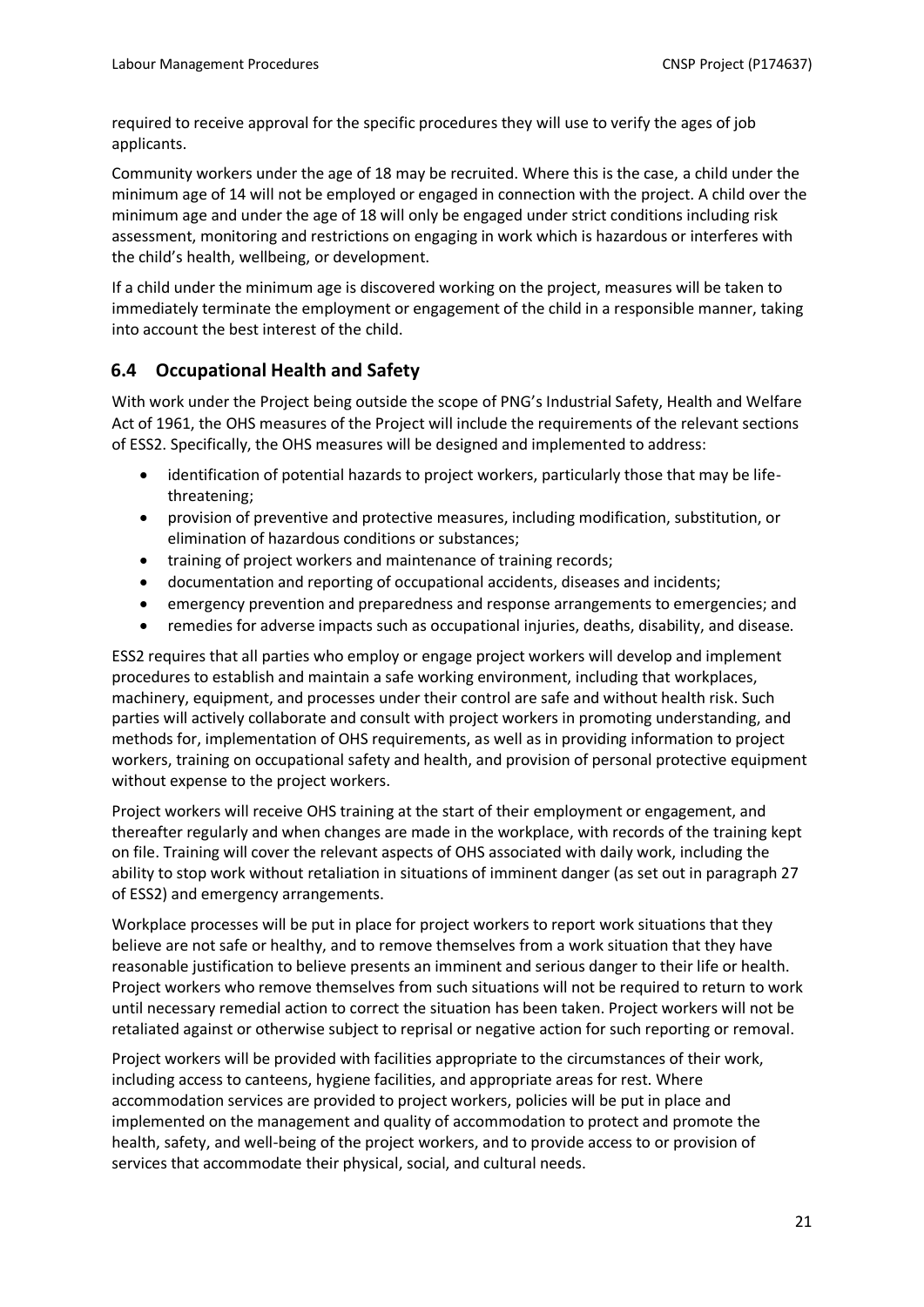The responsible manager of the Implementing Agencies will ensure that the requirements listed above are followed by all employers of Project workers. The responsible manager of the PCU will ensure effective methods are put in place for responding to identified hazards and risks, establishing priorities for taking action and evaluating outcomes.

A system for regular review of occupational safety and health performance and the working environment will be put in place and include identification of safety and health hazards and risks, implementation of effective methods for responding to identified hazards and risks, setting priorities for taking action, and evaluation of results.

Occupational health and safety risk for the construction of small-scale infrastructure will be managed via the implementation of this LMP and the project ESCOP which includes standard mitigation and management measures to be implemented by the contractor.

#### <span id="page-21-0"></span>**6.5 Sexual Exploitation and Abuse and Sexual Harassment**

Papua New Guinea ratified the Convention on the Elimination of All Forms of Discrimination Against Women (CEDAW) in 1995. By ratifying CEDAW, PNG has committed to ensuring that the principles for equality are adhered to and that discriminatory practices including sexual exploitation and abuse and sexual harassment are abolished.

Government agencies are required to implement the Papua New Guinea's [Public Service Gender](https://pngdpm-web.s3.amazonaws.com/documents/doc_GESIPolicyv14210113.pdf)  [Equality and Social Inclusion Policy \(GESI\) 2013.](https://pngdpm-web.s3.amazonaws.com/documents/doc_GESIPolicyv14210113.pdf) This Policy promotes equity and inclusiveness in the public sector and encourages respectful relations at the workplace. This is used as a guidance for this Project. GESI calls for the development of workplace gender violence plans which includes best practice responses from management, ways to respond to reports of workplace harassment, referral processes to support agencies, and appropriate discipline or legal actions against perpetrators. The Implementing Agencies will include provisions to prevent sexual exploitation and sexual harassment (SEA/SH) in the contracts, partnership and other forms of agreements with contractors and implementing partners.

Provisions to prevent sexual exploitation and abuse and sexual harassment will be included in Codes of Conduct (refer Annex A) for all direct workers (consultants) and contracted workers in line with relevant national laws and legislation and ESS2 requirements.

#### <span id="page-21-1"></span>**6.6 COVID-19 Safety**

This section sets out the procedures which respond to the specific health and safety issues posed by COVID-19.

Due to the nature of this Project, Project workers will not be accommodated together and there will be no labour camps. Much of the work of Project workers, both direct and contracted, will take place in office environments where the advice of the PNG government and the WHO to make workplaces COVID-safe will be followed. Workers are particularly vulnerable to COVID-19 transmission outside of the office such as during community outreach activities and pre-departure sessions for prospective workers.

The Department of Treasury has published a guide, Treasury Niupela Pasin, outlining the Department of Treasury's approach to operating safely within an environment where COVID-19 is present under the Niupela Pasin. The guide outlines practices put in place by the Department of Treasury to continue to work and operate safely and maintain physical distancing wherever possible. Moreover, the risk of infection at the workplace will be minimised by following WHO's workplacerelated advice (se[e WHO guidance getting your workplace ready for COVID-19\)](https://www.who.int/docs/default-source/coronaviruse/getting-workplace-ready-for-covid-19.pdf).

The Project's SEP includes a COVID-19 Safety Protocol entailing principles and approaches to mitigate the risk of COVID-19 during the conduct of face-to-face consultation and engagement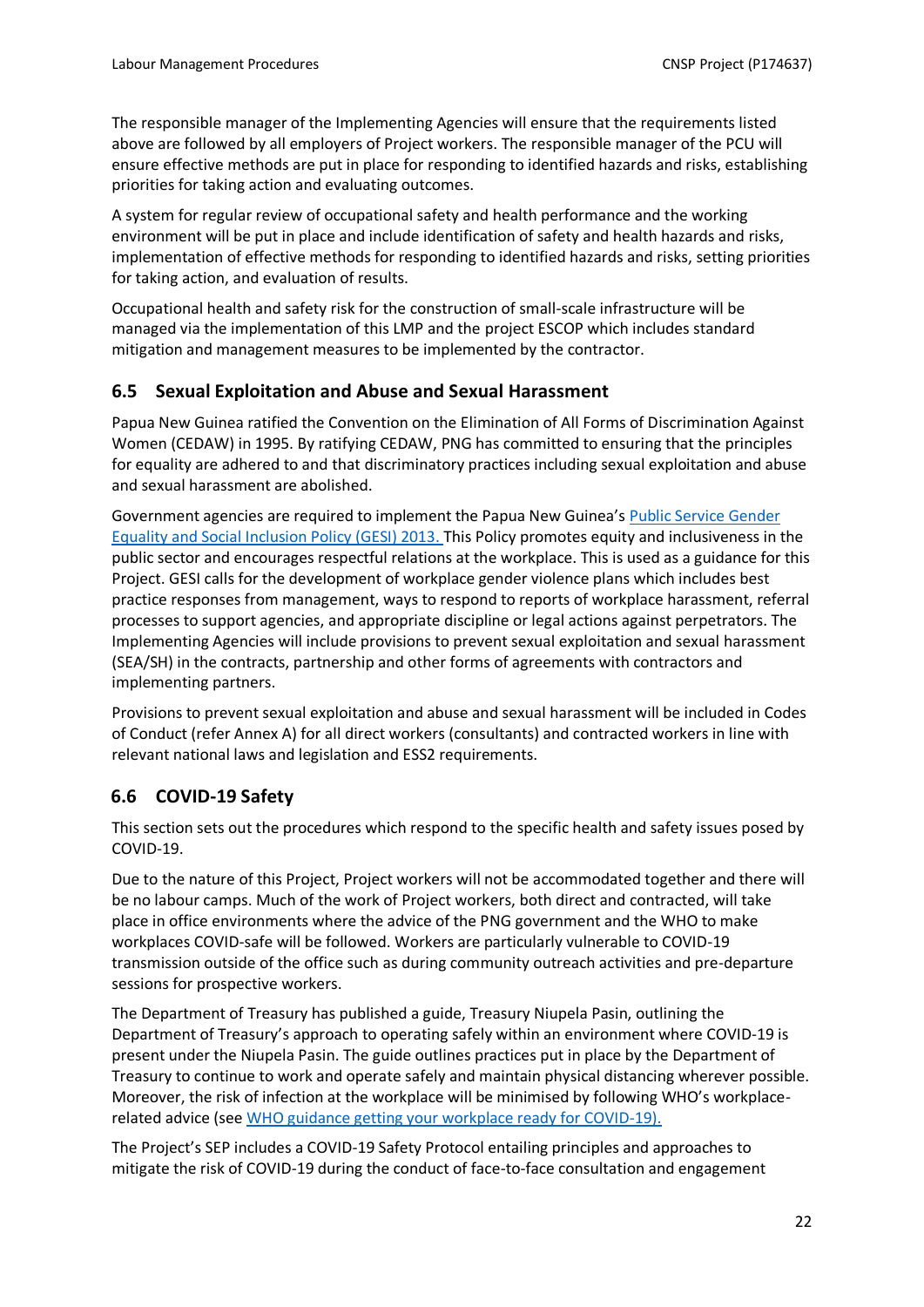activities during project implementation. The Protocol follows PNG national guidelines, and good international industry practice including WHO and World Bank guidelines. Project workers who are involved in community outreach and the delivery of services and the CN Grant will follow the measures introduced by the IAs and implementing partners to prevent or minimize exposure. National guidelines are outlined in the National Department of Health's [Papua New Guinea](https://www.health.gov.pg/covid19/PNGEPRPCOVID19.pdf)  [Emergency Preparedness and Response Plan Coronavirus Disease 2019](https://www.health.gov.pg/covid19/PNGEPRPCOVID19.pdf) which is a live document. Project workers will also follow the procedures that are regularly updated by the Joint Agency Task Force under the National Control Centre for COVID-19 (see [https://covid19.info.gov.pg/\)](https://covid19.info.gov.pg/).

All Project workers will receive training on COVID-19 prevention, social distancing measures, hand hygiene, cough etiquette and community relations, and guidelines of what to do in case they or someone within their households feels sick or COVID-19 positive. These measures will follow the Project's COVID-19 Protocol (refer SEP) which has been developed based on the National Department of Health and WHO guidelines.

Sick leave provisions for direct workers – consultants and contracted workers will be enhanced in response to the risks associated with COVID-19. All of these workers will be entitled to paid sick leave from the start of their contracts instead of after six months of employment and the number of sick days will not be limited if they fall sick due to COVID-19 infections. Furthermore, if workers are required to self-isolate after arriving in PNG from abroad or after being in contact with an infected person, they will also be entitled to paid sick leave.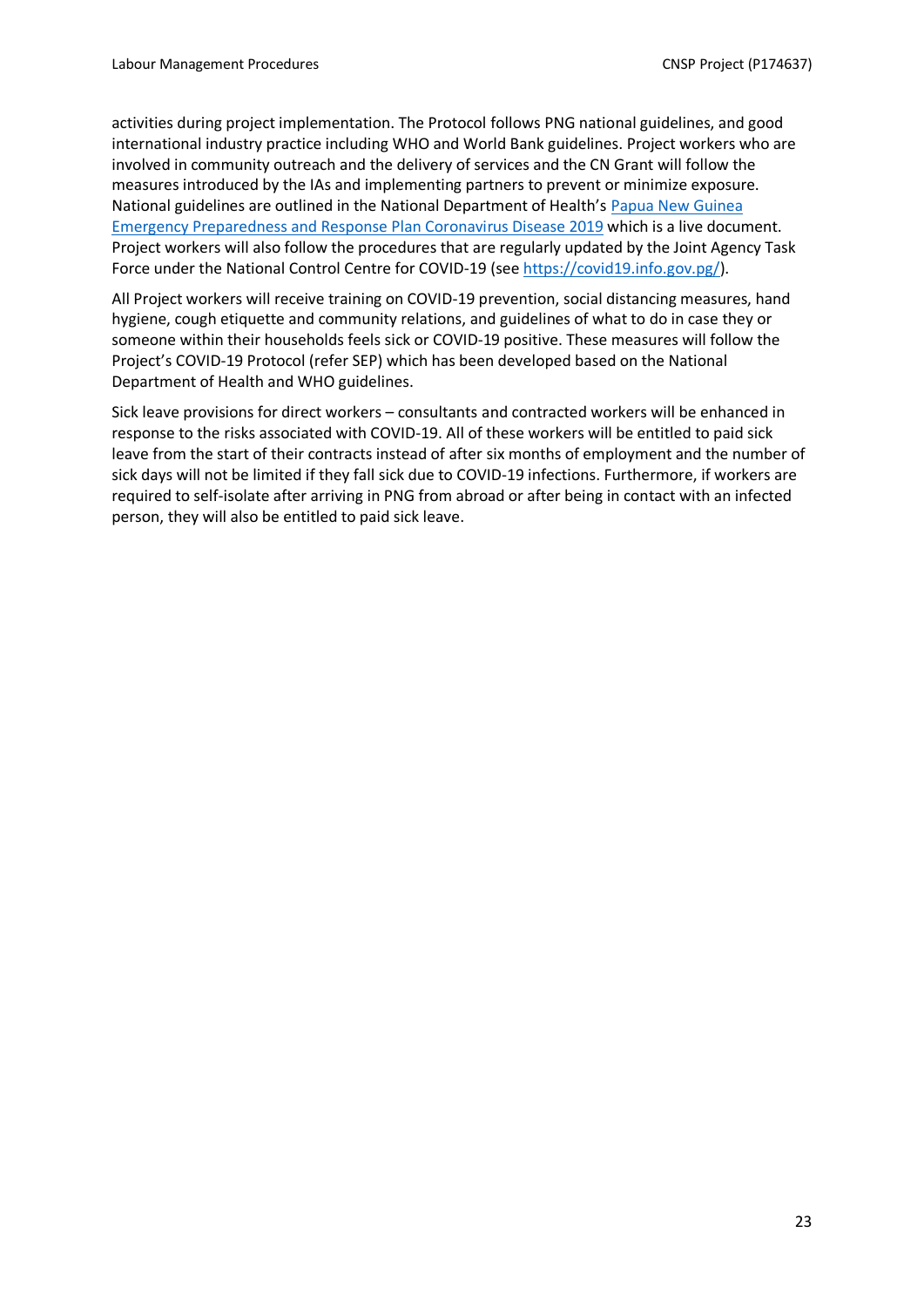## <span id="page-23-0"></span>**7 Contractor management**

Contractors to be engaged to deliver the CNSP Project will include church organisations such as the Catholic and Christian Health Services, and potentially non government organisations, community based organisations and payment service providers. Their services will be retained and managed through subgrants issued through the responsible Implementing Agency for PNG CARES in Component 1 and the Child Nutrition Grant in Component 2 . They should follow the requirements of the national legislation and measures described in this document concerning labour management.

The responsible manager of the Implementing Agency will make reasonable efforts to ascertain that the contracted workers are legitimate and reliable entities and have in place labour management procedures applicable to the project that will allow them to operate in accordance with the requirements of ESS2.

The responsible manager of the PCU in collaboration with the responsible manager of the IA's, will establish systems for managing and monitoring the performance of contractors in relation to the requirements of ESS2. Besides, the IA's will incorporate the requirements of this ESS2 into contractual agreements with such third parties, together with appropriate noncompliance remedies. In the case of subcontracting, the Borrower will require such third parties to include equivalent requirements and noncompliance remedies in their contractual agreements with subcontractors.

The relevant IA's will manage and monitor the performance of contractors in relation to contracted workers, focusing on compliance by such third parties with their contractual agreements (obligations, representations, and warranties). This will include labour management records and reports compiled by contractors which include:

- a representative sample of employment contracts or arrangements between third parties and contracted workers;
- records relating to grievances received and their resolution;
- reports relating to safety inspections, including fatalities and incidents and implementation of corrective actions;
- records relating to incidents of non-compliance with national law; and
- records of training provided for contracted workers to explain labour and working conditions and OHS for the Project.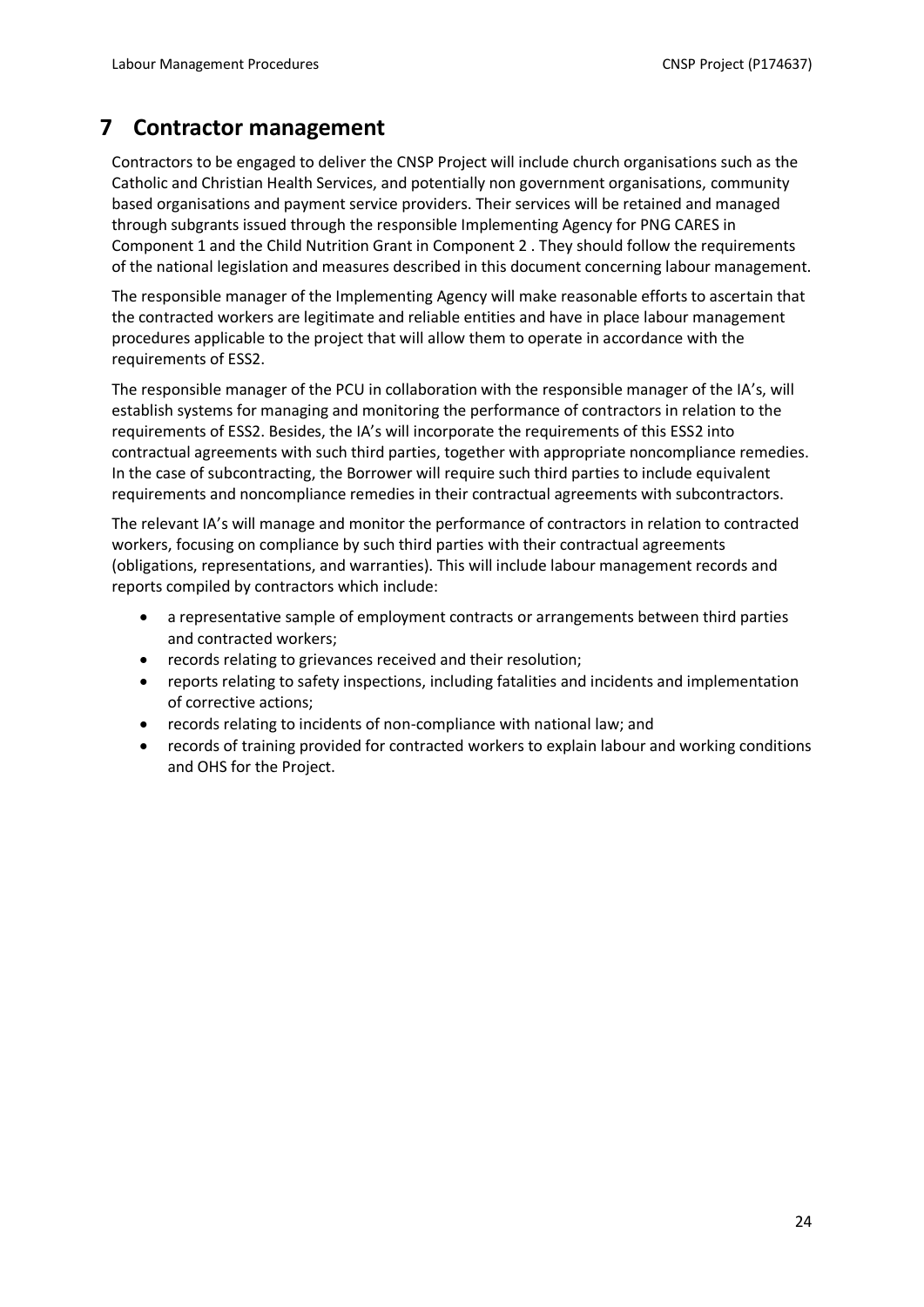## <span id="page-24-0"></span>**8 Community Worker Management**

Community workers to be engaged to assist in the delivery of the CNSP Project will include Village Health Volunteers (VHVs) and Village Health Assistants (VHAs). Where VHVs and VHAs are not available other volunteers will be engaged. Community Workers will be managed through subgrants which have been established between the Implementing Agencies and contracted organisations. Provincial Health Authorities (PHAs) would also provide technical support and oversight of the implementation of sub-grants in Project provinces in keeping with their role as stewards of the health system at the province level.

The responsible manager of the Implementing Agency will make reasonable efforts to ascertain that contractors that engage community workers are legitimate and reliable entities and have in place labour management procedures applicable to the project that will allow them to operate in accordance with the requirements of ESS2.

The responsible Implementing Agency will establish systems for managing and monitoring the performance of contractors in relation to the requirements of ESS2. Besides, the IA's will incorporate the requirements of this ESS into contractual agreements with such third parties, together with appropriate noncompliance remedies. In the case of subcontracting, the Borrower will require such third parties to include equivalent requirements and noncompliance remedies in their contractual agreements with subcontractors.

The responsible IA's will manage and monitor the performance of contractors in relation to community workers, focusing on compliance by such third parties with their contractual agreements (obligations, representations, and warranties). This will include labour management records and reports compiled by contractors which include:

- a representative sample of agreements or arrangements between third parties and community workers;
- records relating to grievances received and their resolution;
- reports relating to safety inspections, including fatalities and incidents and implementation of corrective actions;
- records relating to incidents of non-compliance with national law; and
- records of training provided for community workers to explain labour and working conditions and OHS for the Project.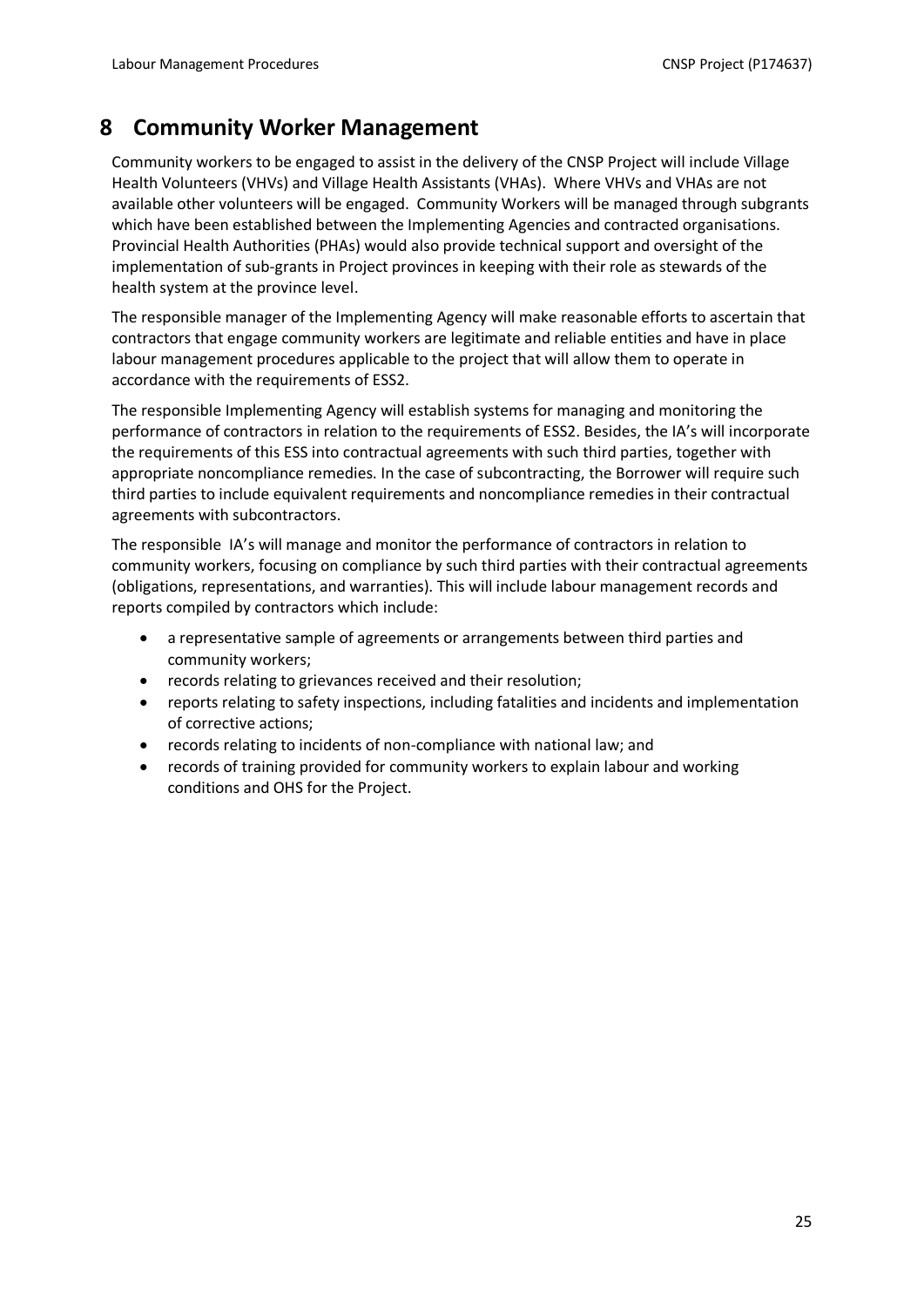## <span id="page-25-0"></span>**9 Workers' Grievance Redress Mechanism**

The GoPNG through the PNG Public Service Commission has established a complaints process for aggrieved Officers engaged by the public service to lodge grievances relating to the discipline, selection or terms and conditions of employment connected to the National Public Service of Papua New Guinea<sup>1</sup>. All public servants engaged within the scope of the project will be referred to the commission to lodge their grievances through this process.

In addition, each Implementing Agency will implement a Worker Grievance Redress Mechanism (WGRM) as provided in Section 9.1 for workers undertaking activities under their respective components. Contractors engaged by the IAs will also be required to implement WGRM and report to IAs. Contracted workers can also raise grievances directly with the IAs.

The WGRM is not an alternative or a substitute to accessing the legal system for receiving and handling grievances. Nevertheless, all workers at all times have the right to access judicial or administrative remedies that are available under the PNG law or through existing arbitration procedures. While all workers always have the right to access the legal system, the purpose of establishing a WGRM is to provide an accessible and practical means to mediate and seek appropriate solutions to labour-related grievances, without escalating to higher stages wherever possible.

#### <span id="page-25-1"></span>**9.1 Worker Grievance Redress Mechanism for direct workers (consultants)**

Each Implementing Agency will allocate sufficient resources within the respective PCU and CMUs to implement the WGRM which will require:

- 1. The appointment of a PCU/CMU specialist to serve as a Grievance Focal Point (GFP) to file grievances of direct workers (consultants). The complainant may report their grievance in person, by phone, text message, mail or email (including anonymously if required). The GFP will be responsible to coordinate with relevant departments/organisations and persons to facilitate addressing these grievances. If the issue cannot be resolved at the level of the IA within seven working days, it will be escalated to the level of the PCU. The PCU will review the grievance records monthly and report on the grievances, response time and resolution status in a quarterly report to the World Bank.
- 2. Where the complaint is not resolved at the level of the PCU, or where the response is not satisfactory, the PCU GFP will refer the issue to the CNSP Project Steering Committee (CSNP PSC) for further action or resolution.
- 3. Where the complaint is not resolved by the CNSP PSC, the matter will be referred to the SLOS for resolution by the Manager of the PCU. The SLOS will aim to resolve the grievance in three weeks or less. The CMU Grievance Focal Point (GRP) will log details of the issue and resultant resolution status.

#### <span id="page-25-2"></span>**9.2 Worker Grievance Redress Mechanism for contracted workers**

The WGRM for contracted workers will operate as follows:

1. The complainant may report their grievance in person, by phone, text message, mail or email (including anonymously if required) to the relevant contractor as the initial focal point for information and raising grievances. For complaints that are satisfactorily resolved at this stage, the incident and resultant resolution will be logged and reported to the relevant IA Grievance Focal Point (GRP).

<sup>1</sup> Refer to http://www.psc.gov.pg/~pscgovpg/legislation-policies/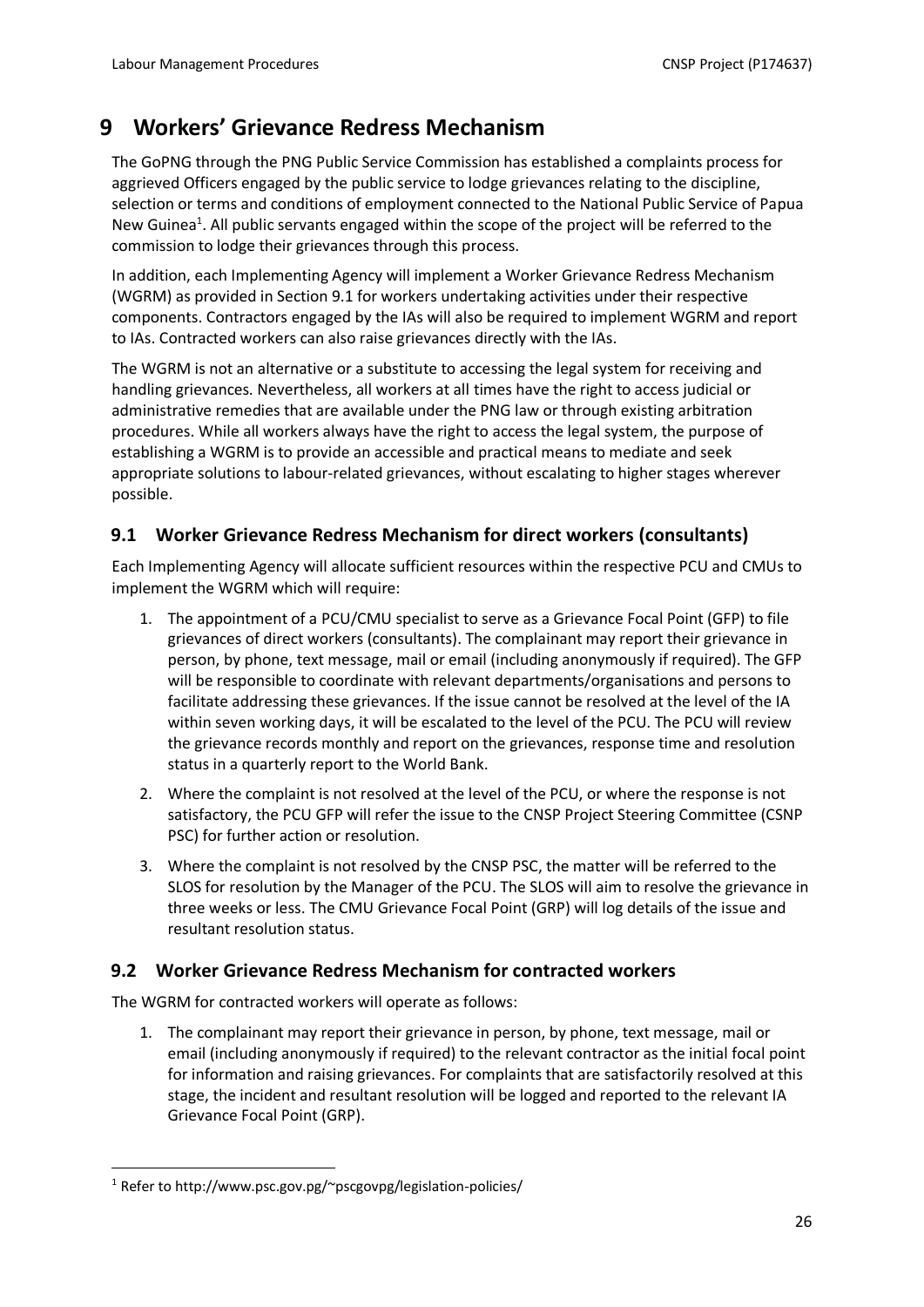- 2. If the complainant is not satisfied, the contractor will refer the aggrieved party to the responsible IA GRP. The IA GFP endeavours to address and resolve the complaint and inform the complainant in two weeks or less. For complaints that are satisfactorily resolved by the responsible IA GFP, the incident and resultant resolution will be logged by the IA GFP.
- 3. Where the complaint is not resolved, or the response is not satisfactory, the responsible IA GFP will refer it to the PCU for further action or resolution. If there is a situation in which there is no response from the PCU level, the worker can directly approach the Project Steering Committee.
- 4. If the matter remains unresolved, or the complainant is not satisfied with the outcome, the Chair of the Project Steering Committee will refer the matter to the SLOS for resolution, which will aim to resolve the grievance in three weeks or less. The SLOS GRP will log details of the issue and resultant resolution status.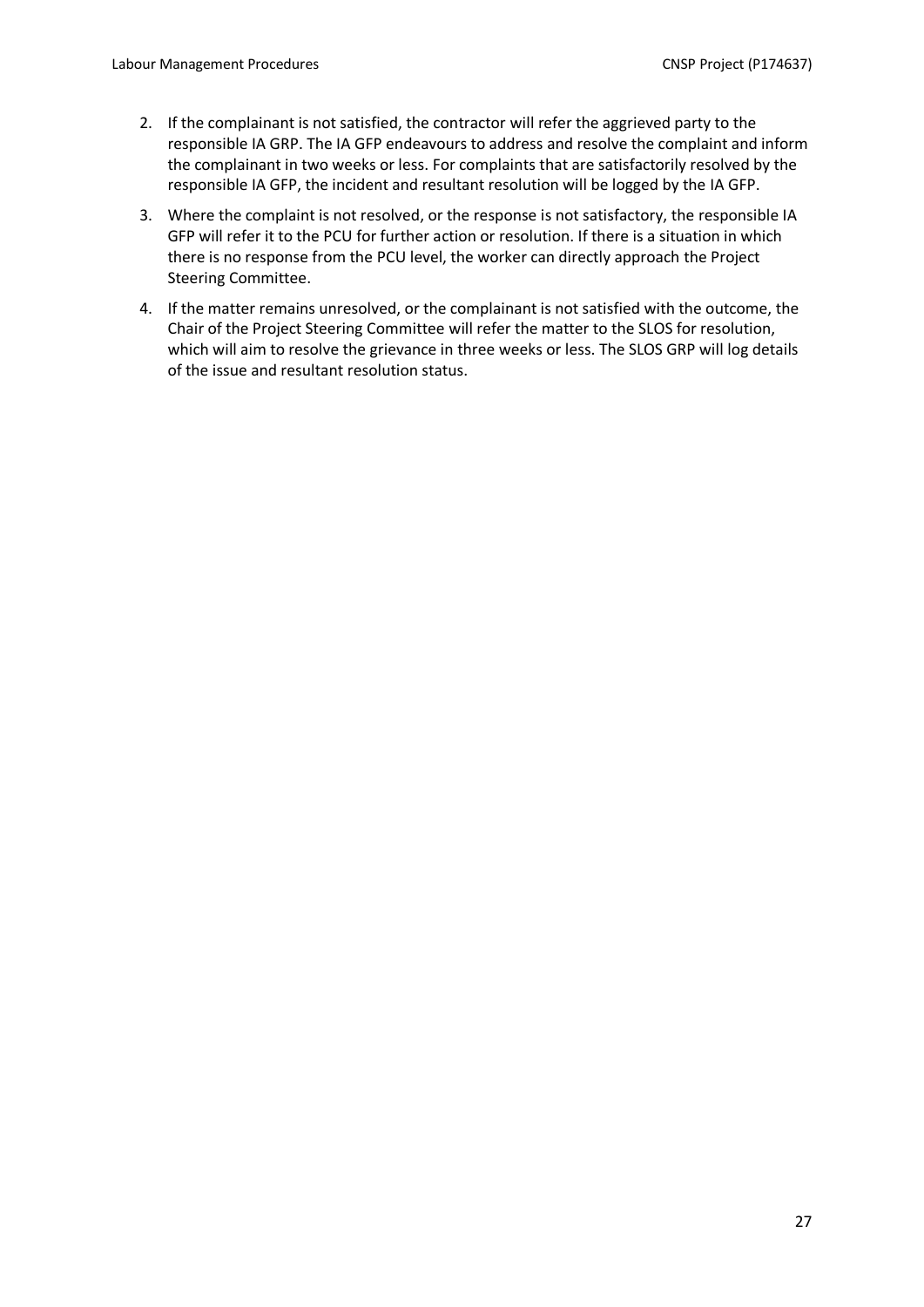# **Annex A Guidance for Codes of Conduct for Direct Workers (consultants) and Contracted Workers**

<span id="page-27-0"></span>A satisfactory code of conduct will contain obligations on all direct workers (consultants) and contracted works that are suitable to address the following issues, as a minimum. Additional obligations may be added to respond to particular concerns of the region, the location and the project sector or to specific project requirements. The code of conduct shall contain a statement that the term "child" / "children" means any person(s) under the age of 18 years.

The issues to be addressed include:

- 1. Compliance with applicable laws, rules, and regulations
- 2. Compliance with applicable health and safety requirements to protect the local community (including vulnerable and disadvantaged groups), the Employer's and Project Manager's personnel, and the Contractor's personnel, including sub-contractors and day workers, (including wearing prescribed personal protective equipment, preventing avoidable accidents and a duty to report conditions or practices that pose a safety hazard or threaten the environment)
- 3. The use of illegal substances
- 4. Non-Discrimination in dealing with the local community (including vulnerable and disadvantaged groups), the Employer's and Project Manager's personnel, and the Contractor's personnel, including sub-contractors and day workers (for example on the basis of family status, ethnicity, race, gender, religion, language, marital status, age, disability (physical and mental), sexual orientation, gender identity, political conviction or social, civic, or health status)
- 5. Interactions with the local community(ies), members of the local community (ies), and any affected person(s) (for example to convey an attitude of respect, including to their culture and traditions)
- 6. Sexual harassment (for example to prohibit use of language or behavior, in particular towards women and/or children, that is inappropriate, harassing, abusive, sexually provocative, demeaning or culturally inappropriate)
- 7. Violence including sexual and/or gender-based violence (for example acts that inflict physical, mental or sexual harm or suffering, threats of such acts, coercion, and deprivation of liberty
- 8. Exploitation including sexual exploitation and abuse (for example the prohibition of the exchange of money, employment, goods, or services for sex, including sexual favors or other forms of humiliating, degrading behavior, exploitative behavior or abuse of power)
- 9. Protection of children (including prohibitions against sexual activity or abuse, or otherwise unacceptable behavior towards children, limiting interactions with children, and ensuring their safety in project areas)
- 10. Sanitation requirements (for example, to ensure workers use specified sanitary facilities provided by their employer and not open areas)
- 11. Avoidance of conflicts of interest (such that benefits, contracts, or employment, or any sort of preferential treatment or favors, are not provided to any person with whom there is a financial, family, or personal connection)
- 12. Respecting reasonable work instructions (including regarding environmental and social norms)
- 13. Protection and proper use of property (for example, to prohibit theft, carelessness or waste)
- 14. Duty to report violations of this Code